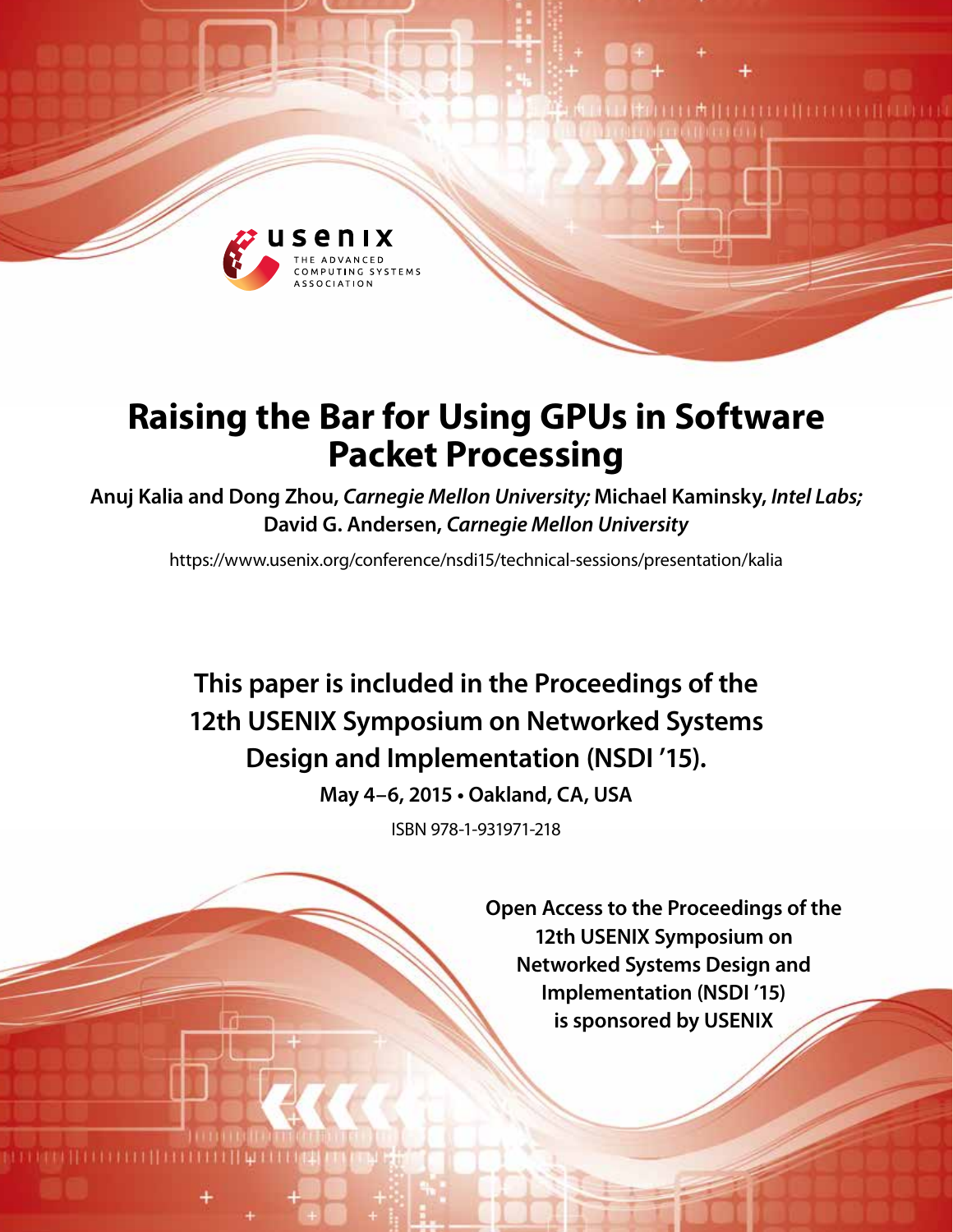# Raising the Bar for Using GPUs in Software Packet Processing

Anuj Kalia, Dong Zhou, Michael Kaminsky∗, and David G. Andersen *Carnegie Mellon University and* ∗*Intel Labs*

# Abstract

Numerous recent research efforts have explored the use of Graphics Processing Units (GPUs) as accelerators for software-based routing and packet handling applications, typically demonstrating throughput several times higher than using legacy code on the CPU alone.

In this paper, we explore a new hypothesis about such designs: For many such applications, the benefits arise less from the GPU hardware itself as from the expression of the problem in a language such as CUDA or OpenCL that facilitates memory latency hiding and vectorization through massive concurrency. We demonstrate that in several cases, after applying a similar style of optimization to algorithm implementations, a CPU-only implementation is, in fact, *more resource efficient* than the version running on the GPU. To "raise the bar" for future uses of GPUs in packet processing applications, we present and evaluate a preliminary language/compiler-based framework called G-Opt that can accelerate CPU-based packet handling programs by automatically hiding memory access latency.

# 1 Introduction

The question of matching hardware architectures to networking requirements involves numerous trade-offs between flexibility, the use of off-the-shelf components, and speed and efficiency. ASIC implementations are fast, but relatively inflexible once designed, and must be produced in large quantities to offset the high development costs. Software routers are as flexible as code, but have comparatively poor performance, in packets-per-second (pps), as well as in cost (pps/\$) and energy efficiency (pps/watt). Both ends of the spectrum are successful: Software-based firewalls are a popular use of the flexibility and affordability of systems up to a few gigabits per second; commodity Ethernet switches based on high-volume ASICs achieve seemingly unbeatable energy and cost efficiency.

In the last decade, several potential middle grounds emerged, from network forwarding engines such as the Intel IXP, to FPGA designs [12], and, as we focus on in this paper, to the use of commodity GPUs. Understanding the advantages of these architectures, and how to best exploit them, is important both in research (softwarebased implementations are far easier to experiment with) and in practice (software-based approaches are used for low-speed applications and in cases such as forwarding within virtual switches [13]).

Our goal in this paper is to advance understanding of the advantages of GPU-assisted packet processors compared to CPU-only designs. In particular, noting that several recent efforts have claimed that GPU-based designs can be faster even for simple applications such as IPv4 forwarding [23, 43, 31, 50, 35, 30], we attempt to identify the *reasons* for that speedup. At the outset of this work, we hypothesized that much of the advantage came from the way the GPUs were *programmed*, and that less of it came from the fundamental hardware advantages of GPUs (computational efficiency from having many processing units and huge memory bandwidth).

In this paper, we show that this hypothesis appears correct. Although GPU-based approaches are faster than a straightforward implementation of various forwarding algorithms, it is possible to transform the CPU implementations into a form that is more resource efficient than GPUs.

For many packet processing applications, the key advantage of a GPU is *not* its computational power, but that it can transparently hide the 60-200ns of latency required to retrieve data from main memory. GPUs do this by exploiting massive parallelism and using fast hardware thread switching to switch between sets of packets when one set is waiting for memory. We demonstrate that insights from code optimization techniques such as group prefetching and software pipelining [17, 51] apply to typical CPU packet handling code to boost its performance. In many cases, the CPU version is more resource efficient than the GPU, and delivers lower latency because it does not incur the additional overhead of transferring data to and from the GPU.

Finally, to make these optimizations more widely usable, both in support of practical implementations of software packet processing applications, and to give future research a stronger CPU baseline for comparison, we present a method to automatically transform data structure lookup code to overlap its memory accesses and computation. This automatically transformed code is up to 1.5-6.6x faster than the baseline code for several common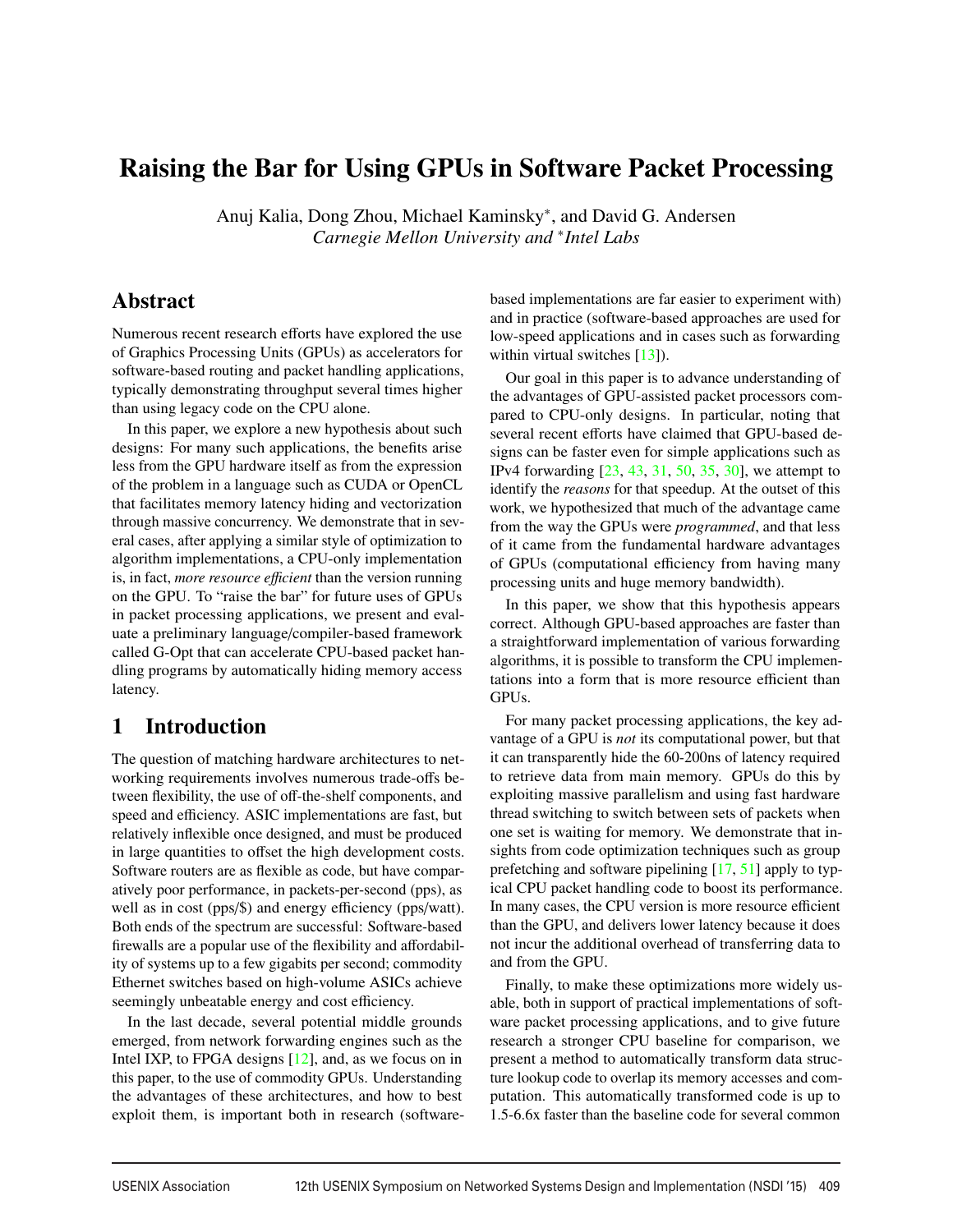

Figure 1: Simplified architecture of an NVIDIA GTX 650. The global memory is not shown.

lookup patterns, and its performance is within 10% of our hand-optimized version. By applying these optimizations, we hope to "raise the bar" for future architectural comparisons against the baseline CPU-based design.

# 2 Strengths and weaknesses of GPUs for packet processing

In this section, we first provide relevant background on GPU architecture and programming, and discuss the reasons why previous research efforts have used GPUs as accelerators for packet processing applications. Then, we show how the fundamental differences between the requirements of packet processing applications and conventional graphics applications make GPUs less attractive for packet processing than people often assume. Throughout this paper, we use NVIDIA and CUDA's terminology for GPU architecture and programming model, but we believe that our discussion and conclusions apply equally to other discrete GPUs (e.g., GPUs using OpenCL).

## 2.1 GPU strengths: vectorization and memory latency hiding

A modern CUDA-enabled GPU (Figure 1) consists of a large number of processing cores grouped into Streaming Multiprocessors (SMs). It also contains registers, a small amount of memory in a cache hierarchy, and a large global memory. The code that runs on a GPU is called a *kernel*, and is executed in groups of 32 threads called *warps*. The threads in a warp follow a SIMT (Single Instruction, Multiple Thread) model of computation: they share an instruction pointer and execute the same instructions. If the threads "diverge" (i.e., take different execution paths), the GPU selectively disables the threads as necessary to allow them to execute correctly.

Vectorization: The large number of processing cores on a GPU make it attractive as a vector processor for packets. Although network packets do have some inter-packet ordering requirements, most core networking functions such as lookups, hash computation, or encryption can be executed in parallel for multiple packets at a time. This

parallelism is easily accessible to the programmer through well-established GPU-programming frameworks such as CUDA and OpenCL. The programmer writes code for a single thread; the framework automatically runs this code with multiple threads on multiple processors.

*Comparison with CPUs*: The AVX2 vector instruction set in the current generation of Intel processors has 256 bit registers that can process 8 32-bit integers in parallel. However, the programming language support for CPUbased vectorization is still maturing [8].

Memory latency hiding: Packet processing applications often involve lookups into large data structures kept in DRAM. Absent latency-hiding, access to these structures will stall execution while it completes (300-400 cycles for NVIDIA's GPUs). Modern GPUs hide latency using hardware. The warp scheduler in an SM holds up to 64 warps to run on its cores. When threads in a warp access global memory, the scheduler switches to a different warp. Each SM has *thousands* of registers to store the warp-execution context so that this switching does not require explicitly saving and restoring registers.

*Comparison with CPUs*: Three architectural features in modern CPUs enable memory latency hiding. First, CPUs have a small number of hardware threads (typically two) that can run on a single core, enabling ongoing computation when one thread is stalled on memory. Unfortunately, while each core can maintain up to ten outstanding cache misses [51], hyperthreading can only provide two "for free". Second, CPUs provide both hardware and software-managed prefetching to fetch data from DRAM into caches before it is needed. And third, after issuing a DRAM access, CPUs can continue executing independent instructions using out-of-order execution. These features, however, are less able to hide latency in unmodified code than the hardware-supported context switches on GPUs, and leave ample room for improvement using latencyhiding code optimizations (Section 3).

### 2.2 GPU weaknesses: setup overhead and random memory accesses

Although GPUs have attractive features for accelerating packet processing, two requirements of packet processing applications make GPUs a less attractive choice:

Many networking applications require low latency. For example, it is undesirable for a software router in a datacenter to add more than a few microseconds of latency [20]. In the measurement setup we use in this paper, the RTT through an unloaded CPU-based forwarder is 16µs. Recent work in high-performance packet processing reports numbers from 12 to 40µs [32, 51].

Unfortunately, merely communicating from the CPU to the GPU and back may add more latency than the total RTT of these existing systems. For example, it takes ∼ 15µs to transfer one byte to and from a GPU,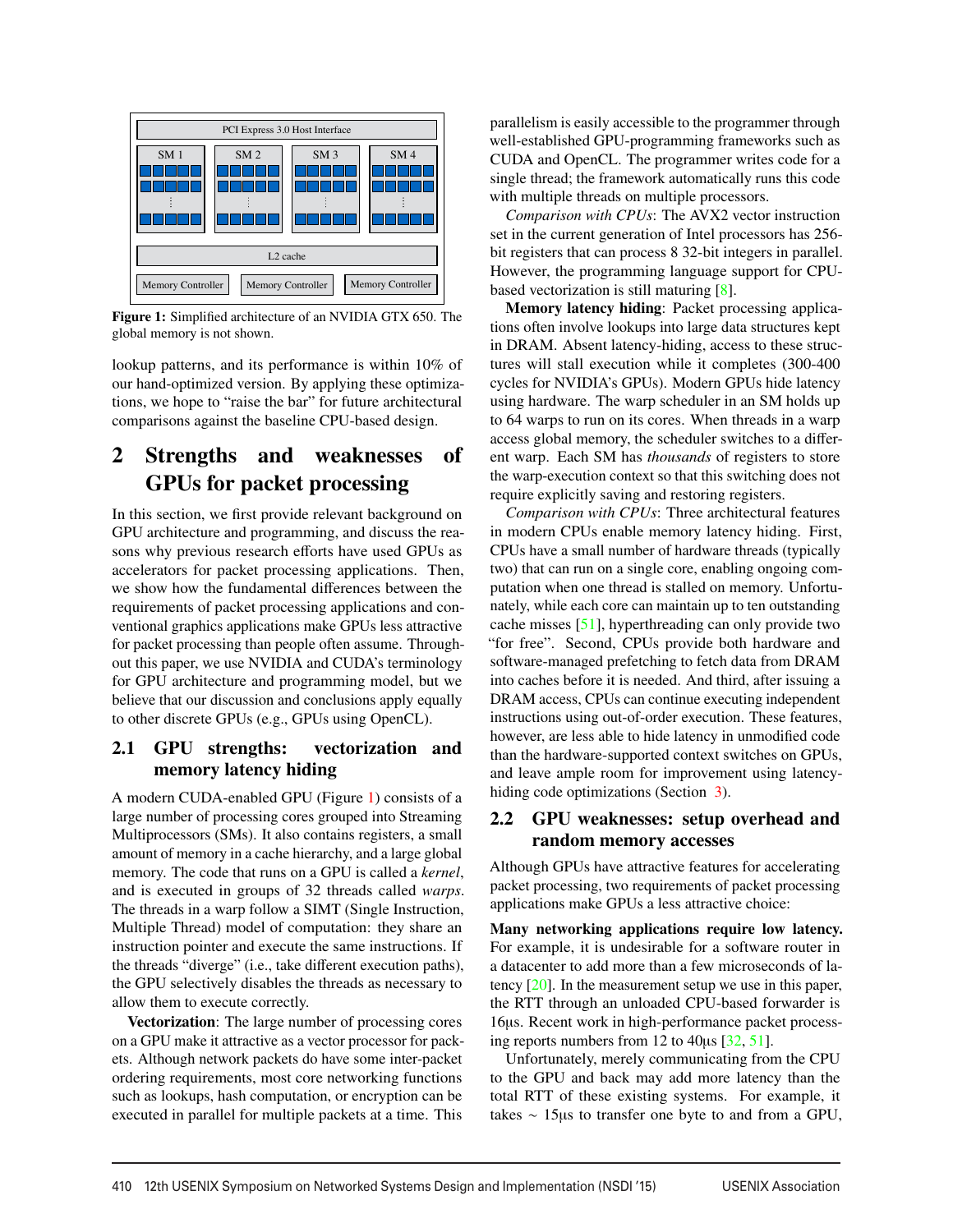and ∼ 5µs to launch the kernel [33]. Moreover, GPUaccelerated systems must assemble large batches of packets to process on the GPU in order to take advantage of their massive parallelism and amortize setup and transfer costs. This batching further increases latency.

Networking applications often require random memory accesses into data structures, but the memory subsystem in GPUs is optimized for contiguous access. Under random accesses, GPUs lose a significant fraction of their memory bandwidth advantage over CPUs.

We now discuss these two factors in more detail. Then, keeping these two fundamental factors in mind, we perform simple experiments through which we seek to answer the following question: *When is it beneficial to o*ffl*oad random memory accesses or computation to a GPU?*

### 2.3 Experimental Setup

We perform our measurements on three CPUs and three GPUs, representing the low, mid, and high end of the recent CPU and GPU markets. Table 1 shows their relevant hardware specifications and cost. All prices are from http://www.newegg.com as of 9/2014. The K20 connects to an AMD Opteron 6272 socket via PCIe 2.0 x16, the GTX 980 to a Xeon E5-2680 via PCIe 2.0 x16, and the GTX 650 to an i7-4770 via PCIe 3.0 x16.

### 2.4 Latency of CPU-GPU communication

We first measure the minimum time required to involve a GPU in a computation—the minimum extra latency that a GPU in a software router will add to every packet. In this experiment, the host transfers an input array with *N* 32-bit integers to the GPU, the GPU performs negligible computations on the array, and generates an output array with the same size. To provide a fair basis for comparison with CPUs, we explored the space of possible methods for this CPU-GPU data exchange in search of the best, and present results from two methods here:

Asynchronous CUDA functions: This method performs memory copies and kernel launch using asynchronous functions (e.g., cudaMemcpyAsync) provided by the CUDA API. Unlike synchronous CUDA functions, these functions can reduce the total processing time by overlapping data-copying with kernel execution. Figure 2 shows the timing breakdown for the different functions. We define the time taken for an asynchronous CUDA function call as the time it takes to return control to the calling CPU thread. The extra time taken to complete all the pending asynchronous functions is shown separately.

Polling on mapped memory: To avoid the overhead of CUDA functions, we tried using CUDA's mapped memory feature that allows the GPU to access the host's memory over PCIe. We perform CPU-GPU communication using mapped memory as follows. The CPU creates the



Figure 2: Timing breakdown of CPU-GPU communication with asynchronous CUDA functions.



Figure 3: Minimum time for GPU-involvement with kernelpolling on mapped memory.

input array and a flag in the host memory and raises the flag when the input is ready. CUDA threads continuously poll the flag and read the input array when they notice a raised flag. After processing, they update the output array and start polling for the flag to be raised again. This method does not use any CUDA functions in the critical path, but all accesses to mapped memory (reading the flag, reading the input array, and writing to the output array) that come from CUDA threads lead to PCIe transactions.

Figure 3 shows the time taken for this process with different values of *N*. The solid lines show the results with polling on mapped memory, and the dotted lines use the asynchronous CUDA functions. For small values of *N*, avoiding the CUDA driver overhead significantly reduces total time. However, polling generates a linearly increasing number of PCIe transactions as *N* increases, and becomes slower than CUDA functions for *N* ∼ 1000. As GPU-offloading generally requires larger batch sizes to be efficient, we only use asynchronous CUDA functions in the rest of this work.

### 2.5 GPU random memory access speed

Although GPUs have much higher *sequential* memory bandwidth than CPUs (Table 1), they lose a significant fraction of their advantage when memory accesses are random, as in data structure lookups in many packet processing applications. We quantify this loss by measuring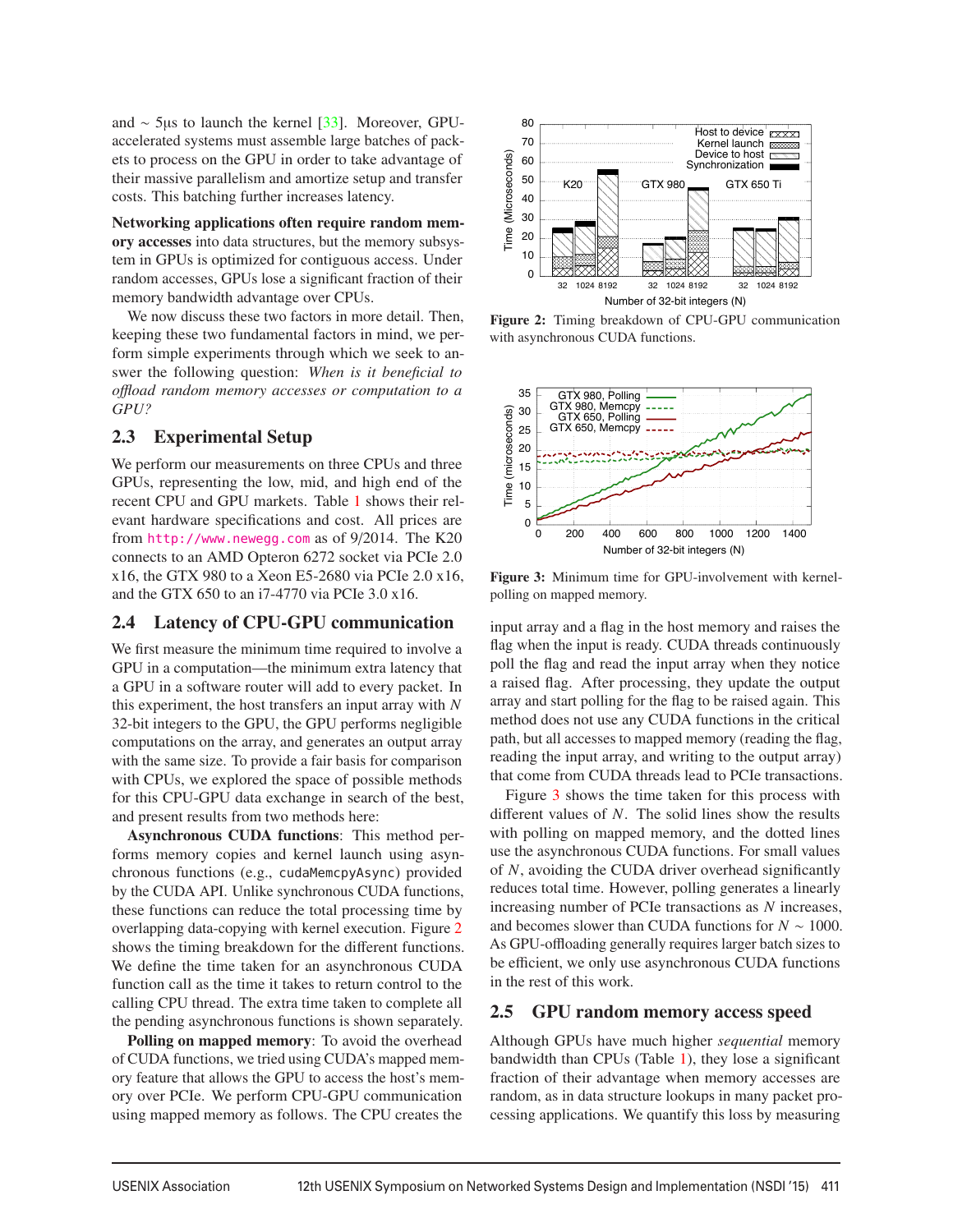| <b>Name</b>       | # of cores | Memory b/w  | Arch., Lithography | <b>Released</b> | Cost    | <b>Random Access Rate</b> |
|-------------------|------------|-------------|--------------------|-----------------|---------|---------------------------|
| Xeon E5-2680      | 8          | $51.2$ GB/s | SandyBridge, 32nm  | 2012            | \$1,748 | 595 M/s                   |
| Xeon E5-2650 $v2$ | 8          | 59.7 GB/s   | IvyBridge, 22nm    | 2013            | \$1,169 | $464$ M/s                 |
| i7-4770           | 4          | $25.6$ GB/s | Haswell, 22nm      | 2013            | \$309   | $262$ M/s                 |
| Tesla K20         | 2.496      | $208$ GB/s  | Kepler, 28nm       | 2012            | \$2,848 | $792$ M/s                 |
| <b>GTX 980</b>    | 2048       | $224$ GB/s  | Maxwell, 28nm      | 2014            | \$560   | $1260$ M/s                |
| GTX 650 Ti        | 768        | $86.4$ GB/s | Kepler, 28nm       | 2012            | \$130   | 597 M/s                   |

Table 1: CPU and GPU specifications, and *measured* random access rate

the random access rate of CPUs and GPU as follows. We create a 1 GB array L containing a random permutation of  $\{0,\ldots,2^{28}-1\}$ , and an array H of *B* random offsets into L, and pre-copy them to the GPU's memory. In the experiment, each element of H is used to follow a chain of random locations in L by executing  $H[i] = L[H[i]]$ *D* times. For maximum memory parallelism, each GPU thread handles one chain, whereas each CPU core handles all the chains simultaneously. Then, the random access rate is  $\frac{B*D}{t}$ , where *t* is the time taken to complete the above process.

Table 1 shows the rate achieved for different CPUs and GPUs with  $D = 10$ , and the value of *B* that gave the maximum rate ( $B = 16$  for CPUs,  $B = 2^{19}$  for GPUs).<sup>1</sup> Although the advertised memory bandwidth of a GTX 980 (224 GB/s) is 4.37x of a Xeon E5-2680, our measured random access rate is only 2.12x. This reduction in GPU bandwidth is explained by the inability of its memory controller to coalesce memory accesses done by different threads in a warp. The coalescing optimization is only done when the warp's threads access contiguous memory, which rarely happens in our experiment.

### 2.6 When should we offload to a GPU?

Given that involving GPUs takes several microseconds, and their random memory access rate is not much higher than that of CPUs, it is intriguing to find out in which scenarios GPU-offloading is really beneficial. Here, we focus on two widely-explored tasks from prior work: random memory accesses and expensive computations. In the rest of this paper, all experiments are done on the E5-2680 machine with the GTX 980 GPU.

#### 2.6.1 Offloading random memory accesses

Lookups in pointer-based data structures such as IPv4/IPv6 tries and state machines follow a chain of mostly random pointers in memory. To understand the benefit of offloading these memory accesses to GPUs, we perform the experiment in Section 2.5, *but include the time taken to transfer* H *to and from the GPU*. H represents a batch of header addresses used for lookups in packet processing. We set *B* (the size of the batch) to 8192 slightly higher than the number of packets arriving in 100µs on our 40 Gbps network. We use different values of *D*, representing the variation in the number of pointerdereferencing operations for different data structures.

Figure 4a plots the number of headers processed per second for the GPU and different numbers of CPU cores. As *D* increases, the overhead of the CUDA function calls gets amortized and the GPU outperforms an increasing number of CPU cores. However for  $D \leq 4$ , the CPU outperforms the GPU, indicating that offloading  $\leq 4$  dependent memory accesses (e.g., IPv4 lookups in Packet-Shader  $[23]$  and GALE  $[50]$ ) should be slower than using the CPU only.

#### 2.6.2 Offloading expensive computation

Although GPUs can provide substantially more computing power than CPUs, the gap decreases significantly when we take the communication overhead into account. To compare the computational power of GPUs and CPUs for varying amounts of offloaded computation, we perform a sequence of *D* dependent CityHash32 [4] operations on a each element of H (*B* is set to 8192).

Figure 4b shows that the CPU outperforms the GPU if *D* ≤ 3. Computing 3 CityHashes takes ∼ 40ns on one CPU core. This time frame allows for a reasonable amount of computation before it makes sense to switch to GPU offloading. For example, a CPU core can compute the cryptographically stronger Siphash [16] of a 16-byte string in ∼ 36ns.

# 3 Automatic DRAM latency hiding for CPUs

The section above showed that CPUs support respectable random memory access rates. However, *achieving* these rates is challenging: CPUs do not have hardware support for fast thread switching that enables latency hiding on GPUs. Furthermore, programs written for GPUs in CUDA or OpenCL start from the perspective of processing many (mostly)-independent packets, which facilitates latency hiding.

The simple experiment in the previous section saturated the CPU's random memory access capability because of its simplicity. Our code was structured such that each core issued *B* independent memory accesses—one for each chain—in a tight loop. The CPU has a limited window for reordering and issuing out-of-order instructions.

<sup>&</sup>lt;sup>1</sup>The K20's rate increases to 1390 M/s if L is smaller than 256 MB.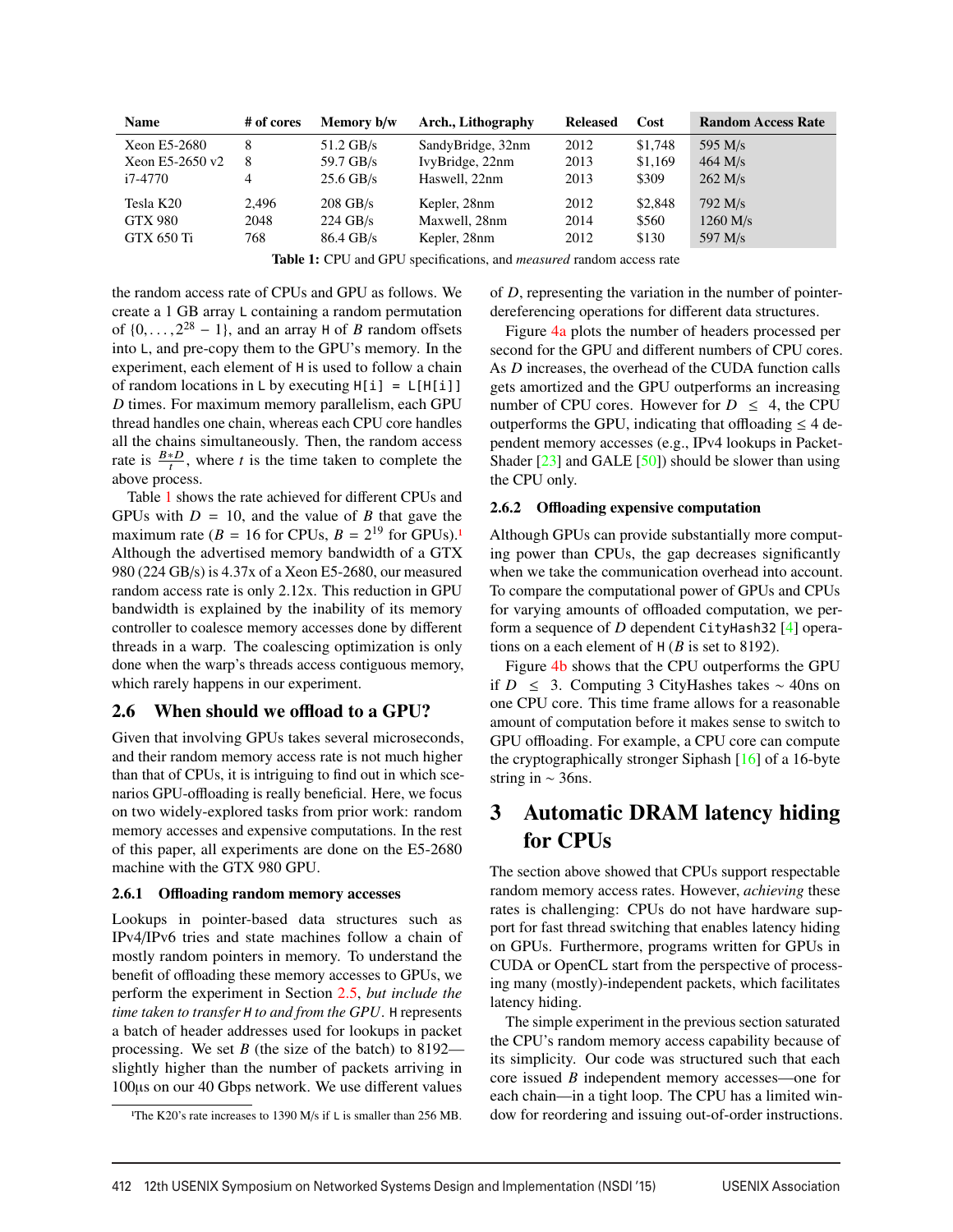

Figure 4: Comparison of CPU and GPU performance for commonly offloaded tasks. Note the log scale on Y axis.

When memory accesses are independent and close in the instruction stream, the CPU *can* hide the latency by issuing subsequent accesses before the first completes. However, as described below, re-structuring and optimizing real-world applications in this manner is tedious or inefficient.

A typical unoptimized packet-processing program operates by getting a batch of packets from the NIC driver, and then processing the packets one by one. Memory accesses *within* a packet are logically dependent on each other, and the memory accesses across multiple packets are spaced far apart in the instruction stream. This reduces or eliminates the memory latency-hiding effect of out-of-order execution. Our goal, then, is to (automatically) restructure this CPU code in a way that hides memory latency.

In this section, we first discuss existing techniques for optimizing CPU programs to hide their memory access latency. As these techniques are not suited to *automatically* hiding *DRAM* latency, we present a new technique called G-Opt that achieves this goal for programs with parallel data structure lookups. Although the problem of automatic parallelization and latency hiding in general is hard, certain common patterns in packet processing applications *can* be handled automatically. G-Opt hides the DRAM latency for parallel lookups that observe the same constraints as their CUDA implementations: independence across lookups and read-only data structures.

```
1 find(entry_t *h_table, key_t *K,value_t *V) {
2 int i;<br>3 for(i
      for(i = 0; i < B; i++)4 int entry\_idx = hash(K[i]);5 // g_expensive (&h_table[entry_idx]);
6 value_t *v_ptr = h_table[entry_idx].v_ptr;7 if(v\_ptr != NULL) {
8 // g_expensive (v_ptr);
9 V[i] = *v_{-p}tr;<br>10 \} else f\} else {
11 V[i] = NOT_FOUND;12 }
13 }
14 }
```
Figure 5: Naive batched hash table lookup.

# 3.1 Existing techniques for hiding memory access latency

#### 3.1.1 Group prefetching

Group prefetching hides latency by processing a batch of lookups at once and by using *memory prefetches* instead of memory accesses. In a prefetch, the CPU issues a request to load a given memory location into cache, but does not wait for the request to complete. By intelligently scheduling independent instructions after a prefetch, useful work can be done while the prefetch completes. This "hiding" of prefetch latency behind independent instructions can increase performance significantly.

A data structure lookup often consists of a series of dependent memory accesses. Figure 5 shows a simple implementation of a batched hash table lookup function. Each invocation of the function processes a batch of B lookups. Each hash table entry contains an integer key and a pointer to a value. For simplicity, we assume for now that there are no hash collisions. There are three steps for each lookup in the batch: hash computation (line 4), accessing the hash table entry to get the value pointer (line  $6$ ), and finally accessing the value (line 9). Within a lookup, each step depends on the previous one: there are no independent instructions that can be overlapped with prefetches. However, independent instructions do exist if we consider the different lookups in the batch [17, 51].

Figure 6 is a variant of Figure 5 with the *group prefetching* optimization. It splits up the lookup code into three stages, delimited by the expensive memory accesses in the original code. We define an expensive memory access as a memory load operation that is likely to miss all levels of cache and hit DRAM. The optimized code does not directly access the hash table entry after computing the hash for a lookup key; it issues a prefetch for the entry and proceeds to compute the hash for the remaining lookups. By doing this, it does not stall on a memory lookup for the hash table entry and instead overlaps the prefetch with independent instructions (hash computation and prefetch instructions) from other lookups.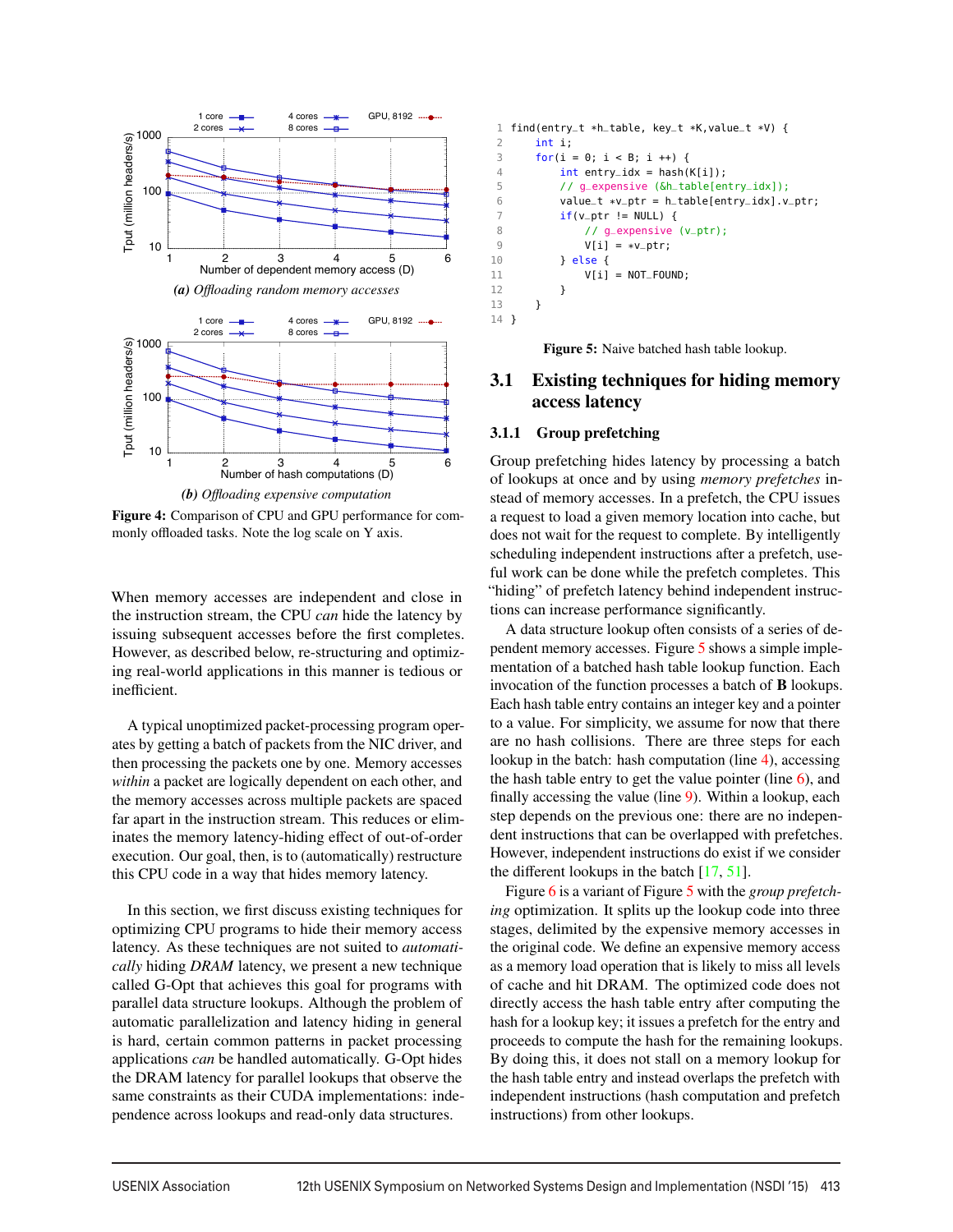```
1 find(entry_t *h_table, key_t *K, value_t *V) {<br>2 int entry idx[R] i.
      int entry_idx[B], i;
3 value_t *v_ptr[B];
4 // Stage 1: Hash-Computation
5 for(i = 0: i < B: i +1) {
6 entry_idx[i] = hash(K[i]);
7 prefetch(&h_table[entry_idx[i]]);
8 }
\alpha10 // Stage 2: Access hash table entry
11 for(i = 0; i < B; i++) {
12 v_ptr[i] = h_table[entry_idx[i]].v_ptr;
13 prefetch(v_ptr[i]);
14 }
15
16 // Stage 3: Access value
17 for(i = 0; i < B; i++) {
18 if(v_ptr[i] != NULL) {
19 V[i] = *v_{p}tr[i];20 } else {
21 V[i] = NOT_FOUND;
22 }
23 }
24 }
```
Figure 6: Batched lookup with group prefetching.

Unfortunately, group prefetching does not apply trivially to general lookup code because of control divergence. It requires dividing the code linearly into stages, which is difficult for code with complicated control flow. Even if such a linear layout were possible, control divergence will require a possibly large number of *masks* to record the execution paths taken by different lookups. Divergence also means that fewer lookups from a batch will enter later stages, reducing the number of instructions available to overlap with prefetches.

#### 3.1.2 Fast context switching

In Grappa [36], fast context switching among lightweight threads is used to hide the latency of remote memory accesses over InfiniBand. After issuing a remote memory operation, the current thread yields control in an attempt to overlap the remote operation's execution with work from other threads. The minimum reported context switch time, 38 nanoseconds, is sufficiently small compared to remote memory accesses that take a few microseconds to complete. Importantly, this solution (like the hardware context switches on GPUs) is able to handle the control divergence of general packet processing. Unfortunately, the local DRAM accesses required in most packet processing applications take 60-100 nanoseconds, making the overhead of even highly optimized generic context switching unacceptable.

# 3.2 G-Opt

We now describe our method, called *G-Opt*, for automatically hiding DRAM latency for data structure lookup algorithms. Our technique borrows from both group prefetching and fast context switching. Individually, each of these

techniques falls short of our goal: Group prefetching can hide DRAM latency but there is no general technique to automate it, and fast context switching is easy to automate but has large overhead.

G-Opt is a source-to-source transformation that operates on a batched lookup function, F, written in C. It imposes the same constraints on the programmer that languages such as CUDA [3], OpenCL, and Intel's ISPC [8] do: the programmer must write *batch* code that expresses parallelism by granting the language explicit permission to run the code on multiple independent inputs. G-Opt additionally requires the programmer to annotate the expensive memory accesses that occur within F. To annotate the batch lookup code in Figure 5, the lines with g\_expensive hints should be uncommented, indicating that the following lines (line  $6$  and line  $9$ ) contain an expensive memory access. g\_expensive is a macro that evaluates to an empty string: it does not affect the original code, but G-Opt uses it as a directive during code generation. The input function,  $\mathcal F$  processes the batch of lookups one-by-one as in Figure 5. Applying G-Opt to  $\mathcal F$  yields a new function  $\mathcal G$  that has the same result as  $\mathcal F$ , but includes extra logic that tries to hide the latency of DRAM accesses. Before describing the transformation in more detail, we outline how the function  $\mathcal G$  performs the lookups.

G begins by executing code for the first lookup. Instead of performing an expensive memory access for this lookup, G issues a prefetch for the access and switches to executing code for the second lookup. This continues until the second lookup encounters an expensive memory access, at which point G switches to the third lookup, or back to the first lookup if there are only two lookups in the batch. Upon returning to the first lookup, the new code then accesses the memory that it had previously prefetched. In the optimal case, this memory access does not need to wait on DRAM because the data is already available in the processor's L1 cache.

We now describe the transformation in more detail by discussing its action on the batched hash table lookup code in Figure 5. The code produced by G-Opt is shown in Figure 7. The key characteristics of the transformed code are:

1. Cheap per-lookup state-maintenance: There are two pieces of state for a lookup in G. First, the function-specific state for a lookup is maintained in local arrays derived from the local variables in F: the local variable named  $x$  in  $\mathcal F$  is stored in  $x[I]$  for the  $I<sup>th</sup>$  lookup in G. Second, there are two G-Optspecific control variables for lookup I: g\_labels[I] stores its goto target, and  $q$ <sub>mask</sub>'s  $I<sup>th</sup>$  bit records if it has finished execution.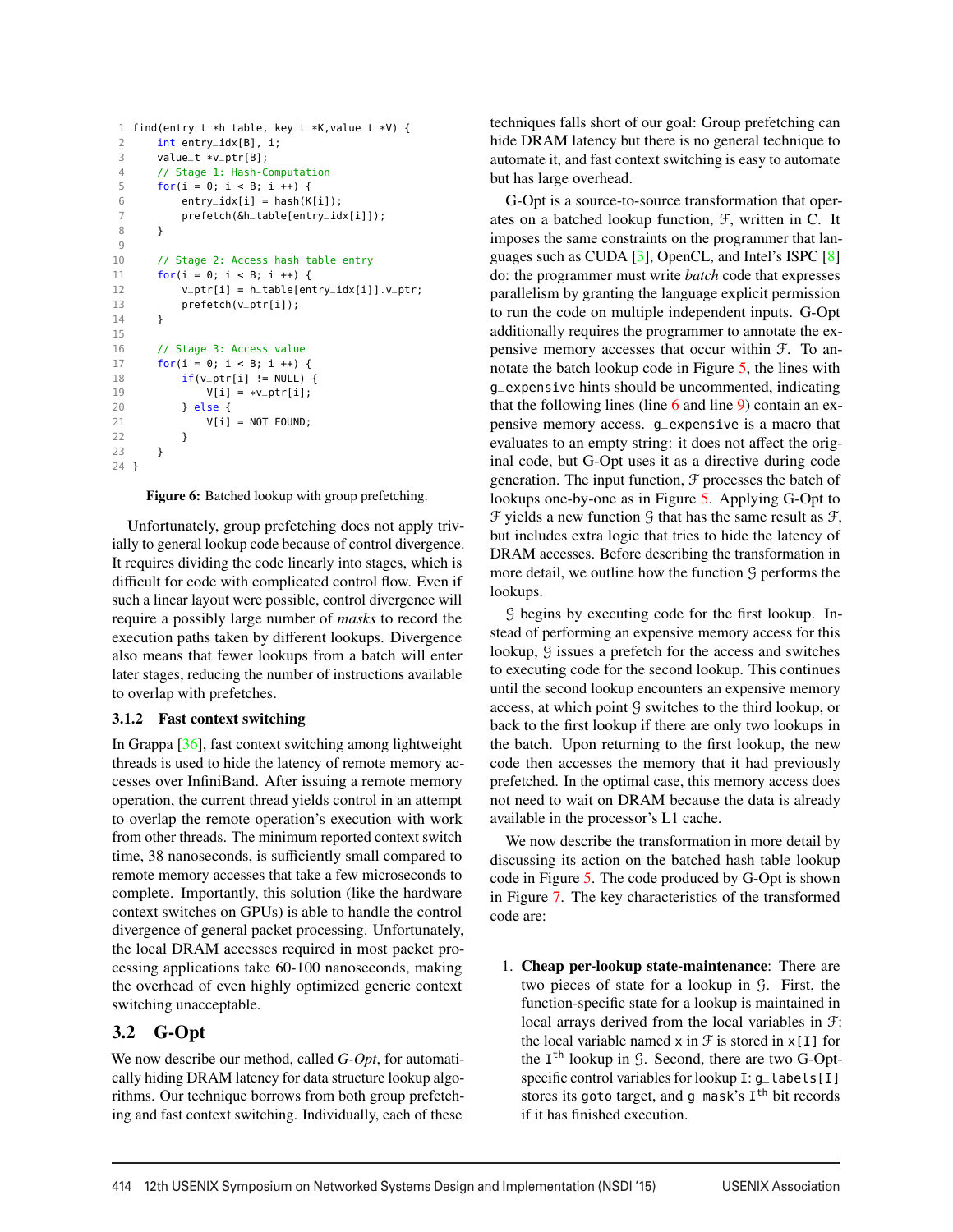- 2. Lookup-switching using gotos: Instead of stalling on a memory access for lookup I, G issues a prefetch for the memory address, saves the goto target at the next line of code into g\_labels[I], and jumps to the goto target for the next lookup. We call this procedure a "Prefetch, Save, and Switch", or PSS. It acts as a fast switching mechanism between different lookups, and is carried out using the G\_PSS macro that takes two arguments: the address to prefetch and the label to save as the goto target. G-Opt inserts a G\_PSS macro and a goto target before every expensive memory access; this is achieved by using the annotations in F.
- 3. Extra initialization and termination code: G-Opt automatically sets the initial goto target label for all lookups to g\_label\_0. Because different lookups can take significantly different code paths in complex applications, they can reach the label g\_end in any order. G uses a bitmask to record which lookups have finished executing, and the function returns only after all lookups in the batch have reached g\_end.

We implemented G-Opt using the ANTLR parser generator [2] framework. G-Opt performs 8 passes over the input function's Abstract Syntax Tree. It converts local variables into local arrays. It recognizes the annotations in the input function and emits labels and G\_PSS macros. Finally, it deletes the top-level loop (written as a foreach loop to distinguish it from other loops) and adds the initialization and termination code based on the control variables. Our current implementation does not allow pre-processor macros in the input code, and enforces a slightly restricted subset of the ISO C grammar to avoid ambiguous cases that would normally be resolved subsequent to parsing (e.g., the original grammar can interpret  $foo(x)$ ; as a variable declaration of type foo).

# 3.3 Evaluation of G-Opt

In this section, we evaluate G-Opt on a collection of synthetic microbenchmarks that perform random memory accesses; Section 4 discusses the usefulness of G-Opt for a full-fledged software router. We present a list of our microbenchmarks along with their possible uses in real-world applications below. For each microbenchmark, we also list the source of expensive memory accesses and computation. The speedup provided by G-Opt depends on a balance between these two factors: G-Opt is not useful for compute-intensive programs with no expensive memory accesses, and loses some of its benefit for memory-intensive programs with little computation.

Cuckoo hashing: Cuckoo hashing [37] is an efficient method for storing in-memory lookup tables [19, 51]. Our 2-8 cuckoo hash table (using the terminology from MemC3 [19]) maps integer keys to integer values. *Com-*

```
1 // Prefetch, Save label, and Switch lookup
2 #define G_PSS(addr, label) do {
3 prefetch(addr); \
 4 g_{\text{alabels}}[I] = \&\&\text{label; } \&5 I = (I + 1) % B; \
 6 goto *q_labels[I]; \
7 } while(0);
8
9 find(entry_t *h_table, key_t *K,value_t *V) {
10 // Local variables from the function
11 int entry_idx[B];
12 value_t *v_ptr[B];
13
14 // G-Opt control variables
15 int I = 0, g_{\text{max}} = 0;
16 void *g_labels[B] = {g_label_0};
17
18 g_label_0:
19 entry_idx[I] = hash(K[I]);
20 G_PSS(&h_table[entry_idx[I], g_label_1);
21 g_label_1:
22 v_ptr[I] = h_table[entry_idx[I]].v_ptr;
23 if(v_ptr[I] != NULL) {
24 G_PSS(v_ptr[I], g_llabel_2);25 g_label_2:
26 V[I] = *v_{p}tr[I];<br>27 } else {
      27 } else {
28 V[I] = NOT_FOUND;
29 }
30
31 g_end:
32 \qquad g_{\text{-}}labels[I] = \&g_{\text{-}}end;
33 g_mask = SET_BIT(g_mask, I);
34 if(g\_mask == (1 \ll B) - 1) {
35 return;
36 }
37 I = (I + 1) % B;
38 goto *g_labels[I];
39 }
```
Figure 7: Batched hash table lookup after G-Opt transforming.

*putation*: hashing a lookup key. *Memory*: reading the corresponding entries from the hash table.

Pointer chasing: Several algorithms that operate on pointer-based data structures, such as trees, tries, and linked lists, are based on following pointers in memory and involve little computation. We simulate a pointerbased data structure with minimal computation by using the experiment in Section 2.5. We set *D* to 100, emulating the long chains of dependent memory accesses performed for traversing data structures such as state machines and trees. *Computation*: negligible. *Memory*: reading an integer at a random offset in L.

IPv6 lookup: To demonstrate the applicability of G-Opt to real-world code, we used it to accelerate Intel DPDK's batched IPv6 lookup function. Applying G-Opt to the lookup code required only minor syntactic changes and one line of annotation, whereas hand-optimization required significant changes to the code's logic. We populated DPDK's Longest Prefix Match (LPM) structure with 200,000 random IPv6 prefixes (as done in Packet-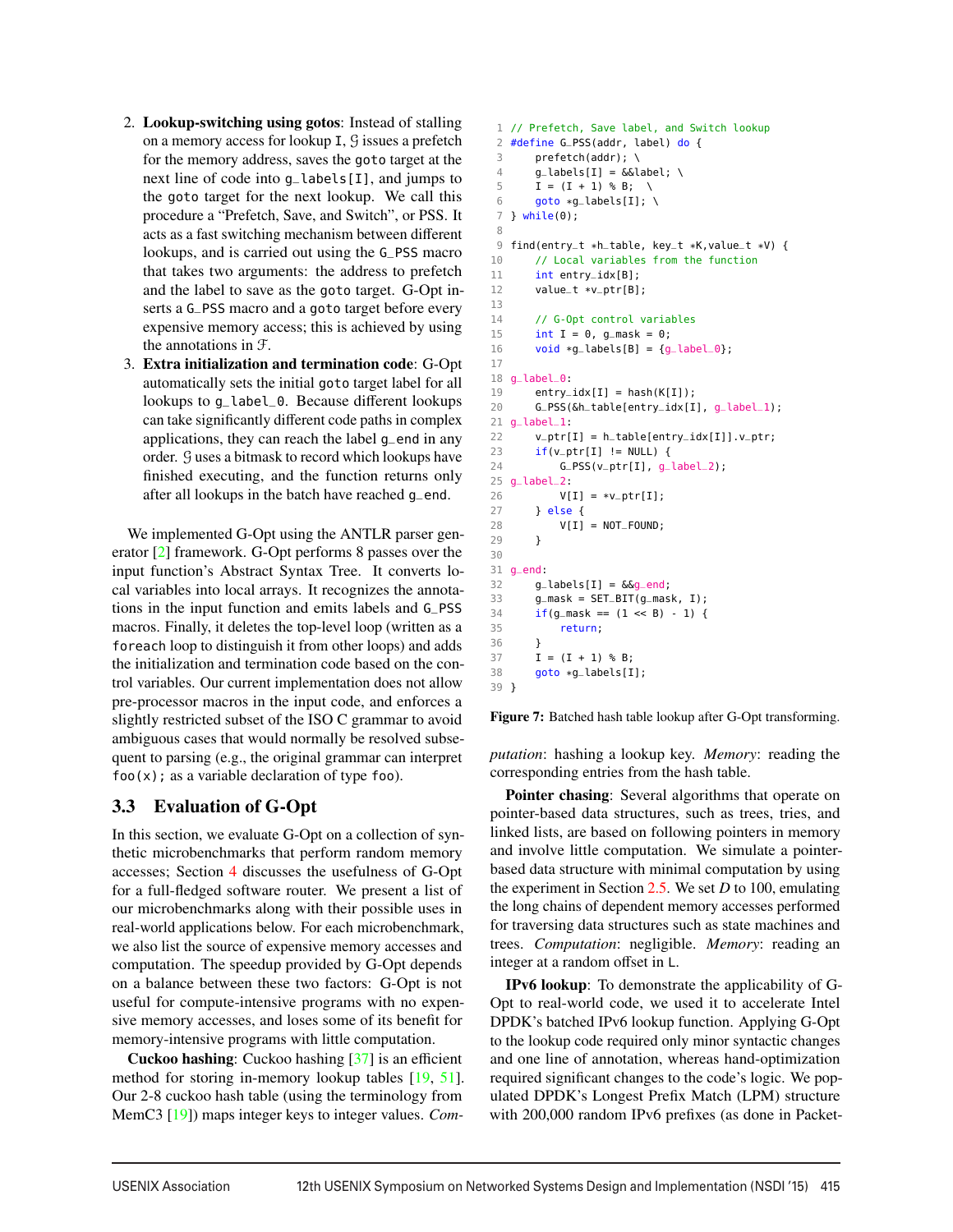

Figure 8: Speedup with G-Opt and manual group prefetching.

Shader  $[23]$ ) with lengths between 48 and 64 bits,<sup>2</sup> and used random samples from these prefixes to simulate a worst case lookup workload. *Computation*: a few arithmetic and bitwise operations. *Memory*: 4 to 6 accesses to the LPM data structure.

Our microbenchmarks use 2 MB hugepages to reduce TLB misses [32]. We use gcc version 4.6.3 with -O3. The experiments in this section were performed on a Xeon E5-2680 CPU with 32 GB of RAM and 20 MB of L3 cache. We also tested G-Opt on the CPUs in Table 1 with similar results.

#### 3.3.1 Speedup over baseline code

Figure 8 shows the benefit of G-Opt for our microbenchmarks. G-Opt speeds up cuckoo hashing by 2.6x, pointer chasing (with  $D = 100$ ) by 6.6x, and IPv6 lookups by 2x. The figure also shows the speedup obtained by manually re-arranging the baseline code to perform group prefetching. There is modest room for further optimization of the generated code in the future, but G-Opt performs surprisingly well compared to hand-optimized code: the manually optimized code is up to 5% faster than G-Opt. For every expensive memory access, G-Opt issues a prefetch, saves a label, and executes a goto, but the hand-optimized code avoids the last two steps.

#### 3.3.2 Instruction overhead of G-Opt

G-Opt's output, G, has more code than the original input function F. The new function needs instructions to switch between different lookups, plus the initialization and termination code. G-Opt also replaces local variable accesses with array accesses. This can lead to additional load and store instructions because array locations are not register allocated.

Although G-Opt's code executes more instructions than the baseline code, *it uses fewer cycles* by reducing the number of cycles that are spent stalled on DRAM accesses. We quantify this effect in Figure 9 by measuring the total number of instructions and the instructions-percycle (IPC) for the baseline and with G-Opt. We use the PAPI tool [9] to access hardware counters for total retired



instructions and total cycles. G-Opt offsets the increase in instruction count by an even larger increase in the IPC, leading to an overall decrease in execution time.

### 4 Evaluation

We evaluate four packet processing applications on CPUs and GPUs, each representing a different balance of computation, memory accesses, and overall processing required. We describe each application and list its computational and memory access requirements below. Although the CPU cycles used for packet header manipulation and transmission are an important source of computation, they are common to all evaluated applications and we therefore omit them from the per-application bullets. As described in Section 4.2, G-Opt also overlaps these computations with memory accesses.

Echo: To understand the limits of our hardware, we use a toy application called *Echo*. An Echo router forwards a packet to a uniformly random port *P* based on a random integer *X* in the packet's payload ( $P = X \mod 4$ ). In the GPU-offloaded version, we use the GPU to compute *P* from *X*. As this application does not involve expensive memory accesses, we do not use G-Opt on it.

IPv4 forwarding: We use Intel DPDK's implementation of the DIR-24-8-BASIC algorithm [22] for IPv4 lookups. It creates a 32 MB table for prefixes with length up to 24 bits and allocates 128 MB for longer prefixes. We populate the forwarding table with 527,961 prefixes from a BGP table snapshot [14], and use randomly generated IPv4 addresses in the workload. *Computation*: negligible. *Memory*: ∼ 1 memory access on average (only 1% of our prefixes are longer than 24 bits).

IPv6 forwarding: As described in Section 3.3.

Layer-2 switch: We use the CuckooSwitch design [51]. It uses a cuckoo hash table to map MAC addresses to output ports. *Computation*: 1.5 hash-computations (on average) for determining the candidate buckets for a destination MAC address; comparing the destination MAC address with the addresses in the buckets' slots. *Memory*: 1.5 memory accesses (on average) for reading the buckets.

Named Data Networking: We use the hash-based algorithm for name lookup from Wang et al. [46], but use

<sup>2</sup> This prefix length distribution is close to worst case; only 1.5% and 0.1% of real-world IPv6 prefixes are longer than 48 and 64 bits, respectively [14].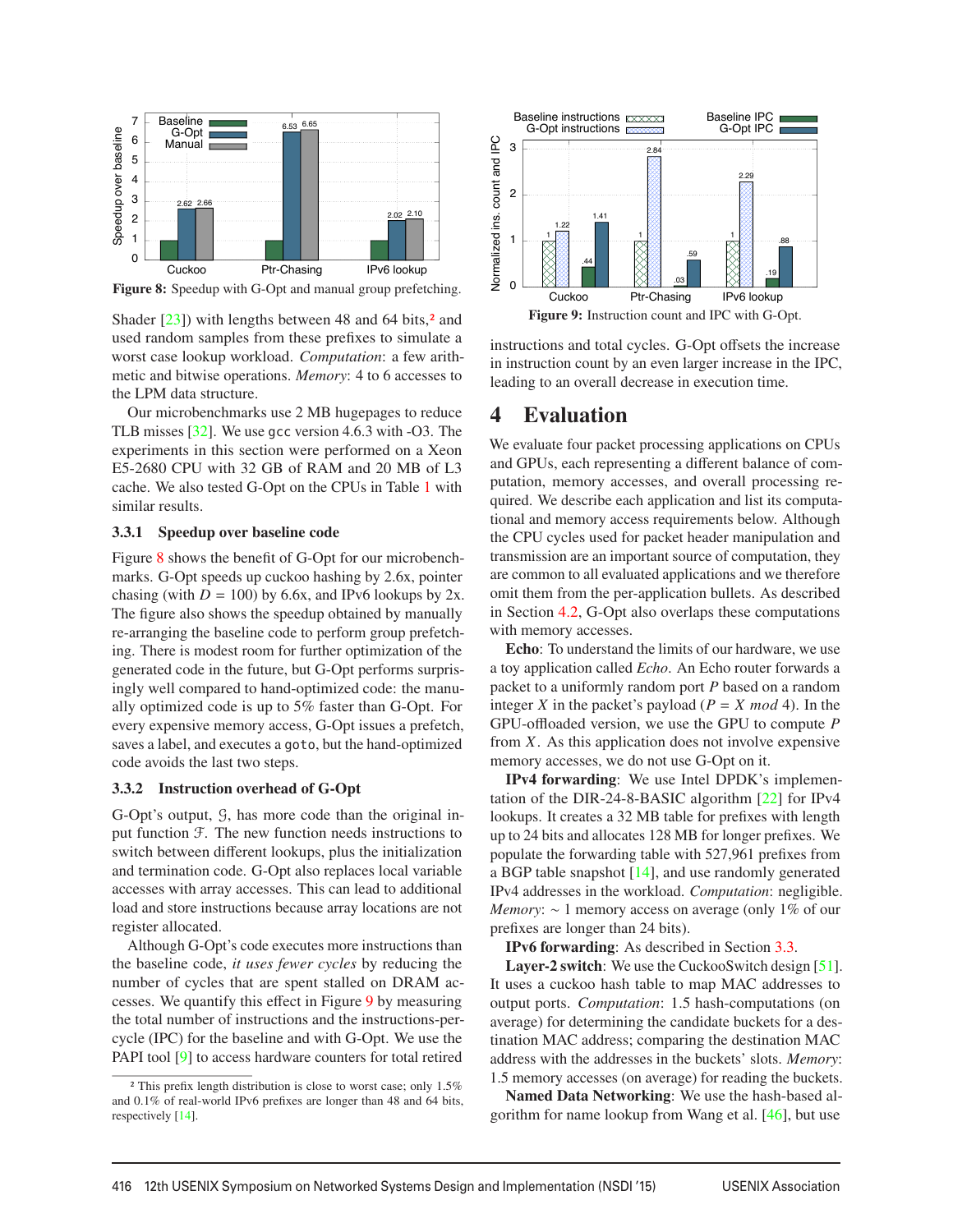cuckoo hashing instead of their more complex perfect hashing scheme. We populate our name lookup table with prefixes from a URL dataset containing 10 million URLs [45, 46]. We make two simplifications for our GPU-accelerated NDN forwarding. First, because our hash function (CityHash64) is slow on the GPU, we use a *null kernel* that does not perform NDN lookups and returns a response immediately. Second, we use fixedsize 32-byte URLs (the average URL size used in Zhang et al. [49]) in the packet headers for both CPU and GPU, generated by randomly extending or truncating the URLs from the dataset.3

### 4.1 Experimental Setup

We conduct full-system experiments on a Xeon E5-2680 CPU (8 cores @2.70 GHz)-based server.4 The CPU socket has 32 GB of quad-channel DDR3-1600 DRAM in its NUMA domain, 2 dual-port Intel X520 10 GbE NICs connected via PCIe 2.0 x8, and a GTX 980 connected via PCIe 2.0 x16. To generate the workload for the server, we use two client machines equipped with Intel L5640 CPUs (6 cores @2.27 GHz) and one Intel X520 NIC. The two 10 GbE ports on these machines are connected directly to two ports on the server. The machines run Ubuntu with Linux kernel 3.11.2 with Intel DPDK 1.5 and CUDA 6.0.

#### 4.2 System design

Network I/O: We use Intel's DPDK  $[5]$  to access the NICs from userspace. We create as many RX and TX queues on the NIC ports as the number of active CPU cores, and ensure exclusive access to queues. Although the 40 Gbps of network bandwidth on the server machine corresponds to a maximum packet rate of 59.52 (14.88 \* 4) million packets per second (Mpps) for minimum sized Ethernet frames, only 47.2 Mpps is achievable; the PCIe 2.0 x8 interface to the dual-port NIC is the bottleneck for minimum sized packets  $[51]$ . As the maximum gains from GPU acceleration come for small packets [23], we use the smallest possible packet size in all experiments.

GPU acceleration: We use PacketShader's approach to GPU-based packet processing as follows. We run a dedicated master thread that communicates with the GPU, and several worker threads that receive and transmit packets from the network. Using a single thread to communicate with the GPU is necessary because the overhead of CUDA functions increases drastically when called from multiple threads or processes. The worker threads extract the essential information from the packets and pass it on to the master thread using exclusive worker-master



Figure 10: Full system throughput with increasing *total* CPU cores, *N*. For the GPU, *N* includes the master core (throughput is zero when  $N = 1$  as there are no worker cores). The x-axis label is the same for all graphs.

queues. The workers also perform standard packet processing tasks like sanity checks and setting header fields. This division of labor between workers and master reduces the amount of data that the master needs to transmit to the GPU. For example, in IPv4 forwarding, the master receives only one 4-byte IPv4 address per received packet. In our implementation, each worker can have up to 4096 outstanding packets to the master.

<sup>3</sup>Our CPU version does not need to make these assumptions, and performs similarly with variable length URLs.

<sup>4</sup>The server is dual socket, but we restricted experiments to a single CPU to avoid noise from cross-socket QPI traffic. Previous work on software packet processing suggests that performance will scale and our results will apply to two socket systems [32, 51, 23].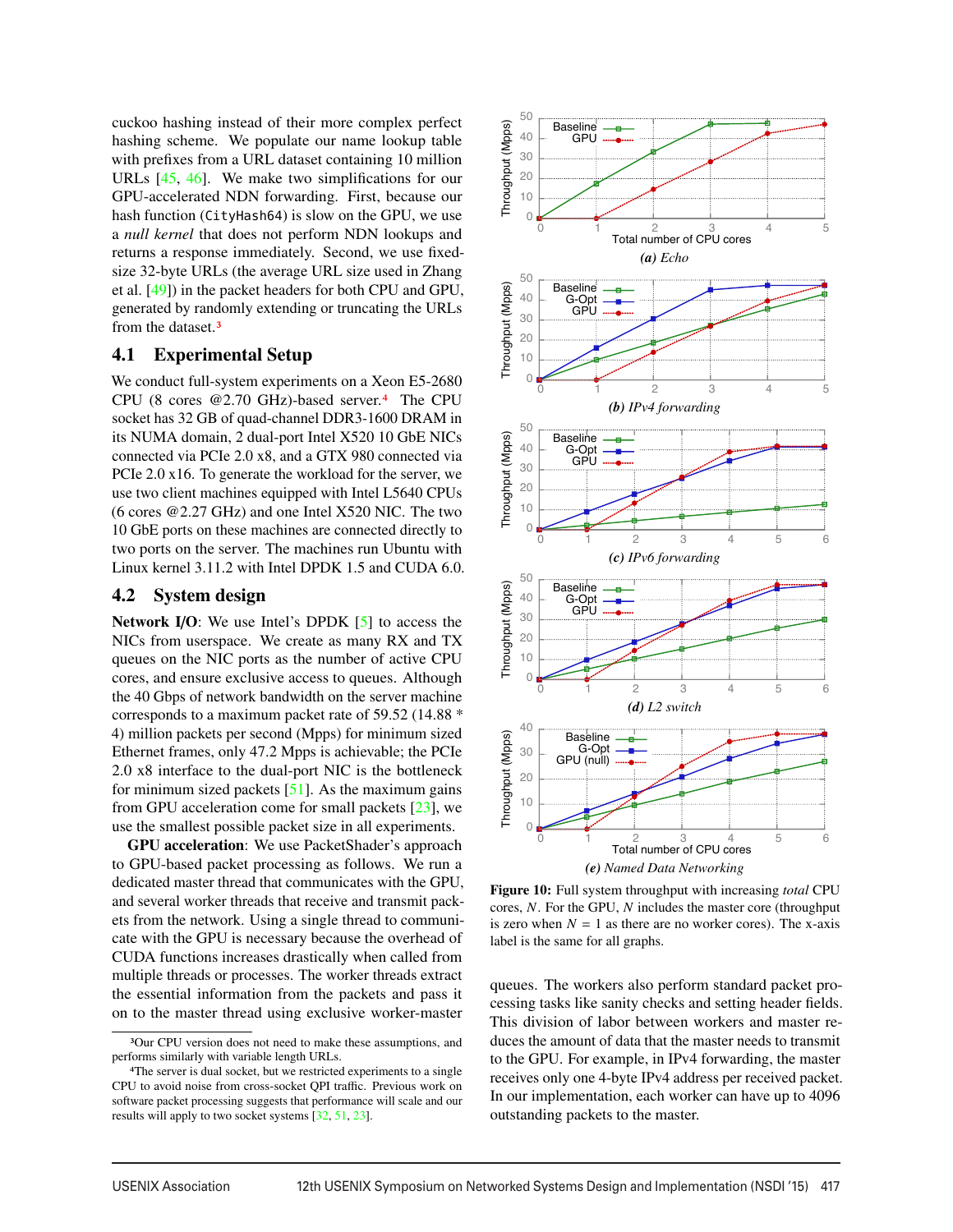PacketShader's master thread issues a separate CUDA memcpy for the data generated by each worker to transfer it to the GPU directly via DMA without first copying to the master's cache. Because of the large overhead of CUDA function calls (Figure 2), we chose not to use this approach.

Using G-Opt for packet processing programs: Intel DPDK provides functions to receive and transmit batches of packets. Using batching reduces function call and PCIe transaction overheads [23, 51] and is required for achieving the peak throughput. Our baseline code works as follows. First, it calls the batched receive function to get a batch of up to 16 packets from a NIC queue. It then passes this batch to the packet processing function F, which processes the packets one by one.

We then apply G-Opt on  $\mathcal F$  to generate the optimized function G. Unlike the simpler benchmarks in Section 3.3, F is a full-fledged packet handler: it includes code for header manipulation and packet transmission in addition to the core data structure lookup. This gives G freedom to overlap the prefetches from the lookups with this additional code, but also gives it permission to transmit packets in a different order than they were received. However, G preserves the per-flow ordering if forwarding decisions are made based on packet headers only, as in all the applications above.5 If so, all packets from the same flow are "switched out" by G at the same program points, ensuring that they reach the transmission code in order.

#### 4.3 Workload generation

The performance of the above-mentioned packet processing applications depends significantly on two workload characteristics. The following discussion focuses on IPv4 forwarding, but similar factors exist for the other applications. First, the distribution of prefixes in the server's forwarding table, and the IP addresses in the workload packets generated by the clients, affects the cache hit rate in the server. Second, in real-world traffic, packets with the same IP address (e.g., from the same TCP connection) arrive in bursts, increasing the cache hit rate.

Although these considerations are important, recall that our primary focus is understanding the relative advantages of GPU acceleration as presented in previous work. We therefore tried to mimic PacketShader's experiments that measure the near worst-case performance of both CPUs and GPUs. Thus, for IPv4 forwarding, we used a realworld forwarding table and generated the IPv4 addresses in the packets with a uniform random distribution. For IPv6 forwarding, we populated the forwarding table with prefixes with randomly generated content, and chose the workload's addresses from these prefixes using uniformly random sampling.<sup>6</sup> We speculate that prior work may have favored these conditions because worst-case performance is an important factor in router design for quality of service and denial-of-service resilience. Based on results from previous studies  $[31, 48]$ , we also expect that more cache-friendly (non-random) workloads are likely to improve CPU performance more than that of GPUs.

#### 4.4 Throughput comparison

Figure 10 shows the throughput of CPU-only and GPU-accelerated software routers with different numbers of CPU cores. For Echo (Figure  $10a$ ), the CPU achieves ∼ 17.5 Mpps of single-core throughput and needs 3 cores to saturate the 2 dual-port 10 GbE NICs. The GPUoffloaded implementation needs at least 4 worker cores, for a total of 5 CPU cores including the master thread. This happens because the overhead of communicating each request with the master reduces the single-worker throughput to 14.6 Mpps.

Figure 10b shows the graphs for IPv4 lookup. Without G-Opt, using a GPU provides some benefit: With a budget of 4 CPU cores, the GPU-accelerated version outperforms the baseline by 12.5%. After optimizing with G-Opt, the CPU version is strictly better than the GPU-accelerated version. G-Opt achieves the platform's peak throughput with 4 CPU cores, whereas the GPU-accelerated version requires 5 CPU cores *and* a GPU.

With G-Opt, a single core can process 16 million IPv4 packets per second, which is 59% higher than the baseline's single-core performance and is only 8.9% less than the 17.5 Mpps for Echos. When using the DIR-24-8- BASIC algorithm for IPv4 lookups, the CPU needs to perform only ∼ 1 expensive memory access in addition to the work done in Echo. With G-Opt, the latency of this memory access for a packet is hidden behind independent packet-handling instructions from other packets. As GPUs also hide memory access latency, the GPUaccelerated version of IPv4 forwarding performs similarly to its Echo counterpart.

For IPv6 forwarding (Figure 10c), G-Opt increases single-core throughput by 3.8x from 2.2 Mpps to 8.4 Mpps. Interestingly, this increase is *larger* than G-Opt's 2x gain in local IPv6 lookup performance (Figure 8). This counter-intuitive observation is explained by the reduction in effectiveness of the reorder buffer for the baseline code: Due to additional packet handling instructions, the independent memory accesses for different packets in a batch are spaced farther apart in the forwarding code than in the local benchmarking code. These instructions consume slots in the processor's reorder buffer, reducing its ability to detect the inter-packet independence.

<sup>5</sup>For applications that also examine the packet content, the transmission code can be moved outside  $\mathcal F$  for a small performance penalty.

<sup>6</sup>This workload is the worst case for DPDK's trie-based IPv6 lookup. PacketShader's IPv6 lookup algorithm uses hashing and shows worstcase behavior for IPv6 addresses with random content.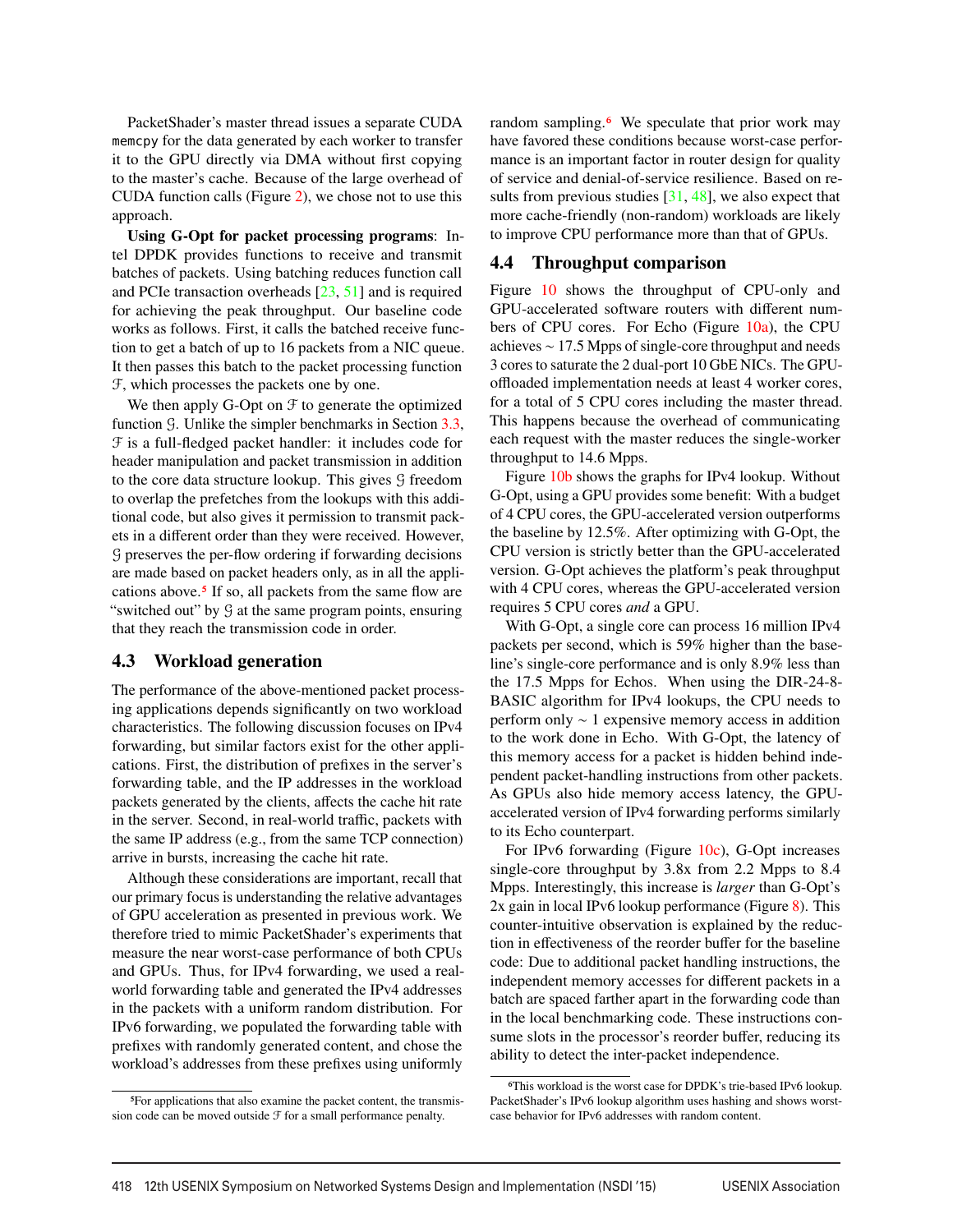With G-Opt, our CPU-only implementation achieves 39 Mpps with 5 cores, and the platform's peak IPv6 throughput (42 Mpps) with 6 cores. Because IPv6 lookups require relatively heavyweight processing, our GPUbased implementation indeed provides higher *per-worker* throughput—it delivers line rate with only 4 worker cores, *but it requires another core for the master in addition to the GPU*. Therefore, using a GPU plus 5 CPU cores can provide a 7.7% throughput increase over using just 5 CPUs, but is equivalent to using 6 CPUs.

For the L2 switch (Figure 10d), G-Opt increases the throughput of the baseline by 86%, delivering 9.8 Mpps of single-core throughput. This is significantly smaller than the 17.5 Mpps for Echos because of the expensive hash computation required by cuckoo hashing. Our CPUonly implementation saturates the NICs with 6 cores, and achieves 96% of the peak throughput with 5 cores. In comparison, our GPU-accelerated L2 switch requires 5 CPU cores and a GPU for peak throughput.

For Named Data Networking, G-Opt increases singlecore throughput from 4.8 Mpps to 7.3 Mpps, a 1.5x increase. With a budget of 4 CPU cores, the (simplified) GPU version's performance is 24% higher than G-Opt, but is almost identical if G-Opt is given one additional CPU core.

Conclusion: For all our applications, the throughput gain from adding a GPU is never larger than from adding just one CPU core. The cost of a Xeon E5-2680 v3 [6] core (more powerful than the cores used in this paper) is \$150. In comparison, the cheapest GPU used in this paper costs \$130 and consumes 110W of extra power. CPUs are therefore a more attractive and resource efficient choice than GPUs for these applications.

#### 4.5 Latency comparison

The GPU-accelerated versions of the above applications not only require more resources than their G-Opt counterparts, but also add significant latency. Each round of communication with the GPU on our server takes ∼ 20µs (Figure 2). As the packets that arrive during a round must wait for the next round to begin, the average latency added is  $20 * 1.5 = 30 \mu s$ .

Our latency experiments measure the round-trip latency at clients. Ideally, we would have liked to measure the latency *added* by the server without including the latency added by the client's NIC and network stack. This requires the use of hardware-based traffic generators [42] to which we did not have access.7

In our experiments, clients add a timestamp to packets during transmission and use it to measure the RTT after reception. We control the load offered by clients by

tuning the amount of time they sleep between packet transmissions. The large sleep time required for generating a low load, and buffered transmission at the server [32] cause our measured latency to be higher than our system's minimum RTT of 16µs.

For brevity, we present our latency-vs-throughput graphs only for Echo, and IPv4 and IPv6 forwarding. The CPU-only versions use G-Opt. All measurements used the minimum number of CPU cores required for saturating the network bandwidth.

Figure 11a shows that the RTT of CPU-only Echo is 29µs at peak throughput and 19.5µs at low load. The minimum RTT with GPU acceleration is 52µs, which is close to 30µs larger than the CPU-only version's minimum RTT. We observe similar numbers for IPv4 and IPv6 forwarding (Figures 11b and 11c), but the GPU version's latency increases at high load because of the larger batch sizes required for efficient memory latency hiding.

# 5 Discussion

Other similar optimizations for CPU programs Until now, we have discussed the benefit of an automatic DRAM latency-hiding optimization, G-Opt. We now discuss how intrusion detection systems (IDSes), *an application whose working set fits in cache* [41], can benefit from similar, latency-hiding optimizations.

We study the packet filtering stage of Snort [39], a popular IDS. In this stage, each packet's payload is used to traverse one of several Aho-Corasick [15] DFAs. The DFA represents the set of malicious patterns against which this packet should be matched; Snort chooses which DFA to use based on the packet header. For our experiments, we recorded the patterns inserted by Snort v2.9.7 into its DFAs and used them to populate our simplified pattern matching engine. Our experiment uses 23,331 patterns inserted into 450 DFAs, leading to 301,857 DFA states. The workload is a tcpdump file from the DARPA Intrusion Detection Data Sets [11].

Our baseline implementation of packet filtering passes batches of *B* ( $\sim$  8) packets to a function that returns *B* lists of matched patterns. This function processes packets one-by-one. We made two optimizations to this function. First, we perform a loop interchange: Instead of completing one traversal before beginning another, we interweave them to give the CPU more independent instructions to reorder, reducing stalls from long-latency loads from cache. Second, we collect a larger batch of packets (8192 in our implementation), and sort it—first by the packet's DFA number and then by length. Sorting by DFA number reduces cache misses during batch traversal. Sorting by length increases the effectiveness of loop interchange—similar to minimizing control flow divergence for GPU-based traversals [41].

<sup>7</sup>Experiments with a Spirent SPT-N11U [42] traffic generator as the client have measured a minimum RTT of 7-8µs on an E5-2697 v2 server; the minimum RTT measured by our clients is 16µs.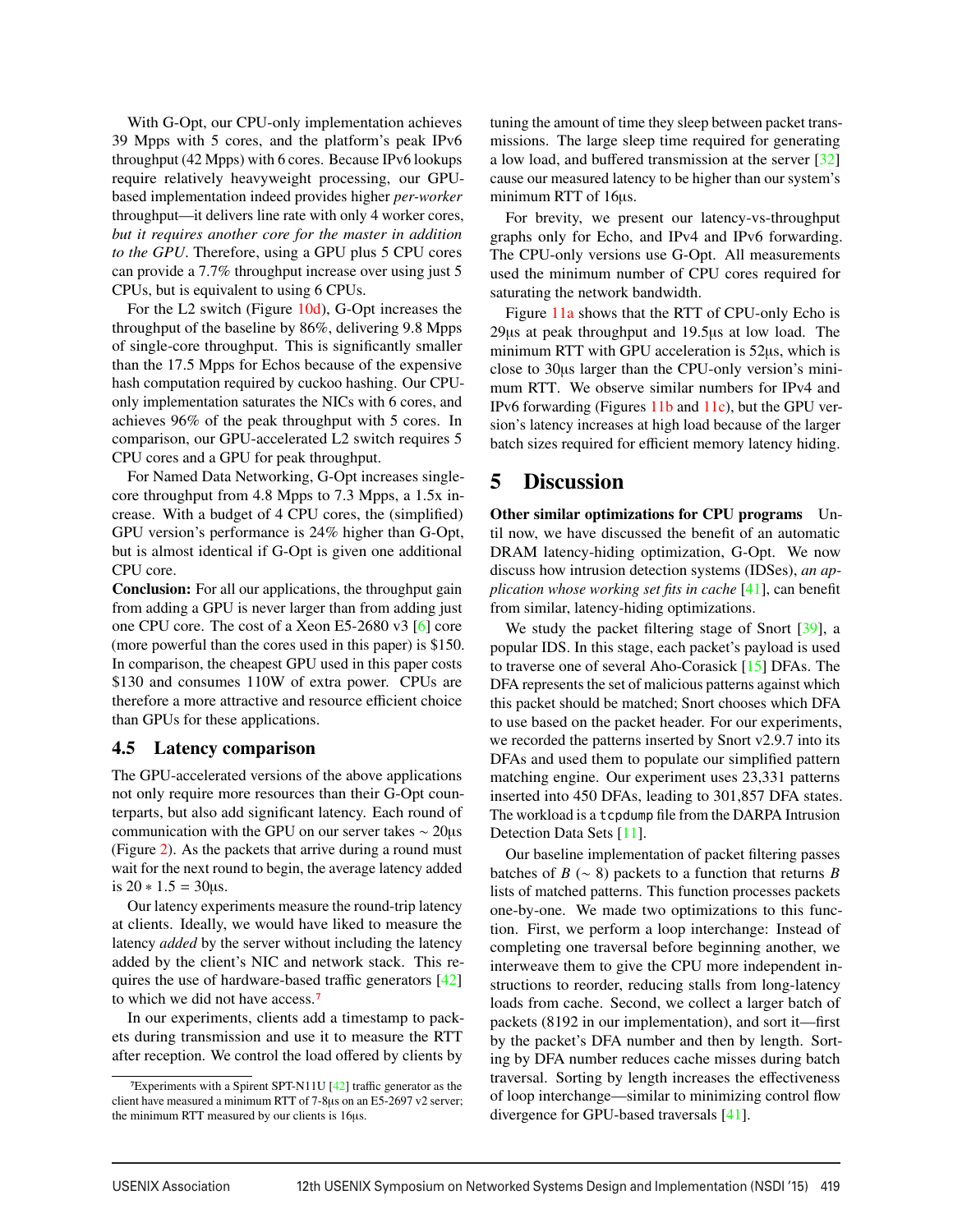



E5-2680 E5-2650 v2 i7-4770

Figure 12: Pattern matching gains (no network I/O)

Figure 12 shows that, for a local experiment without network I/O, these optimizations increase single-core matching throughput by 2.4x or more. We believe that our optimizations also apply to the CPU-only versions of pattern matching in GPU-accelerated IDSes including Kargus [24] and Snap [43]. As we have only implemented the packet filtering stage (Snort uses a second, similar stage to discard false positives), we do not claim that CPUs can outperform GPUs for a full IDS. However, they can reduce the GPU advantage, or make CPU-only versions more cost effective. For example, in an experiment with innocent traffic, Kargus's throughput (with network I/O) improved between 1.4x and 2.4x with GPU offloading. Our pattern matching improvements offer similar gains which should persist in this experiment: innocent traffic rarely triggers the second stage, and network I/O requires less than 10% of the CPU cycles spent in pattern matching.

Additional applications We have shown that CPU implementations can be competitive with (or outperform) GPUs for a wide range of applications, including lightweight (IPv4 forwarding, Layer-2 switching), midweight (IPv6 and NDN forwarding), and heavyweight (intrusion detection) applications. Previous work explores the applicability of GPU acceleration to a number of different applications; one particularly important class, however, is cryptographic applications.

Cryptographic applications, on the one hand, involve large amounts of computation, making them seem attractive for vector processing  $[25, 23]$ . On the other hand, encryption and hashing requires copying the full packet data to the GPU (not just headers, for example). Since the publication of PacketShader, the first work in this area, Intel has implemented hardware AES encryption support for their CPUs. We therefore suspect that the 3.5x speedup observed in PacketShader for IPSec encryption would be unlikely to hold on today's CPUs. And, indeed, 6WIND's AES-NI-based IPSec implementation delivers 6 Gbps per core [1], 8x higher than PacketShader's CPU-only IPSec, though on different hardware.

One cryptographic workload where GPUs still have an advantage is processing expensive, but infrequent, RSA operations as done in SSLShader, assuming that connections arrive closely enough together for their RSA setup to be batched.<sup>8</sup> Being compute intensive, these cryptographic applications raise a second question for future work: Can automatic vectorization approaches (e.g., Intel's ISPC [8]) be used to increase the efficiency of CPUbased cryptographic applications?

Revising TCO estimates In light of the speedups we have shown possible for some CPU-based packet processing applications, it bears revisiting total-cost-ofownership calculations for such machines. The TCO of a machine includes not just the cost of the CPUs, but the motherboard and chipset as well as the total system power draw, and the physical space occupied by the machine.

Although our measurements did not include power, several conclusions are obvious: Because the GPUaccelerated versions required almost as many CPU cores as the CPU-only versions, they are likely to use at least modestly more power than the CPU versions. The GTX 980 in our experiments can draw up to 165W compared to 130W for the E5-2680's 8 cores, though we lack precise power draw measurements.

Adding GPUs requires additional PCIe slots and lanes from the CPU, in addition to the cost of the GPUs. This burden is likely small for applications that require transferring only the packet header to the GPU, such as forwarding—but those applications are also a poor match for the GPU. It can, however, be significant for highbandwidth offload applications, such as encryption and deep packet inspection.

<sup>8</sup>And perhaps HMAC-SHA1, but Intel's next generation "Skylake" CPUs will have hardware support for SHA-1 and SHA-256.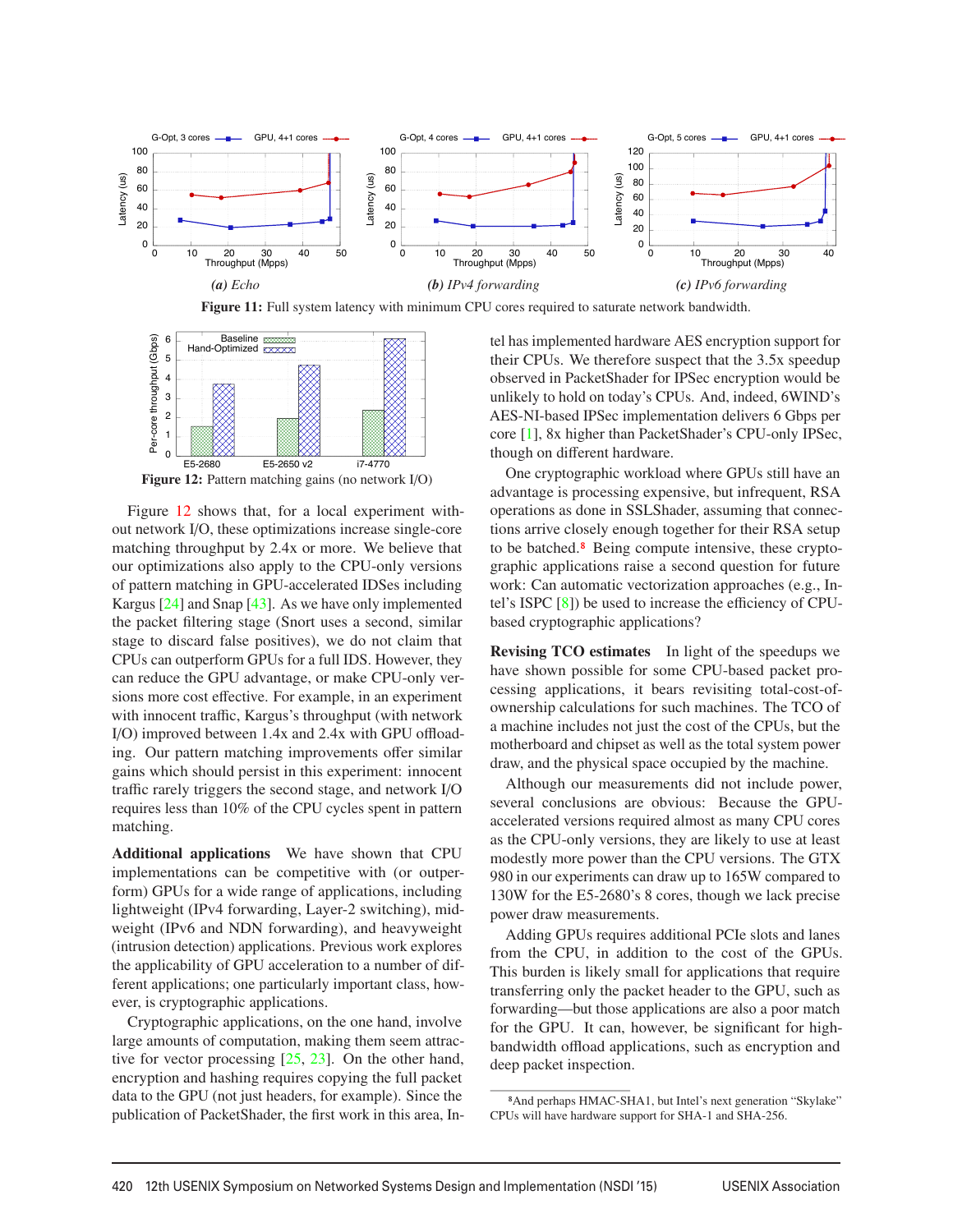Future GPU trends may improve the picture. Several capabilities are on the horizon: CPU-integrated GPU functions may substantially reduce the cost of data and control transfers to the GPU. Newer NVidia GPUs support "GPUDirect" [7], which allows both the CPU and certain NICs to DMA directly packets to the GPU. GPUDirect could thus allow complete CPU-bypass from NIC to GPU, or reduce CUDA's overhead by letting the CPU write directly to GPU memory [29]. This technology currently has several restrictions—the software is nascent, and only expensive Tesla GPUs (over \$1,700 each) and RDMAcapable NICs are supported. A more fundamental and long-term limitation of removing CPU involvement from packet processing is that it requires entire packets, not just headers, to be transferred to the GPU. The CPU's PCIe lanes would then have to be divided almost equally between NICs and GPUs, possibly halving the network bandwidth that the system can handle.

Alternative architectures such as Tilera's manycore designs, which place over 100 cores on a single chip with high I/O and memory bandwidth, or Intel's Xeon Phi, are interesting and under-explored possibilities. Although our results say nothing about the relative efficiency of these architectures, we hope that our techniques will enable better comparisons between them and traditional CPUs.

Handling updates Currently, G-Opt works only for data structures that are not updated concurrently. This constraint also applies to GPU-accelerated routers where the CPU constructs the data structure and ships it to the GPU. It is possible to hide DRAM latency for updates using manual group prefetching [32]; if updates are relatively infrequent, they also can be handled outside the batch lookup code. Incorporating updates into G-Opt is part of future work.

# 6 Related Work

GPU-based packet processing Several systems have used GPUs for IPv4 lookups *absent* network I/O [50, 31, 30, 35], demonstrating substantial speedups. Our endto-end measurements that include network I/O, however, show that there is very little room for improving IPv4 lookup performance—when IPv4 forwarding is optimized with G-Opt, the single-core throughput drops by less than 9% relative to Echo. Packet classification requires matching packet headers against a corpus of rules; the large amount of per-packet processing makes it promising for GPU acceleration  $[23, 27, 44]$ . GSwitch  $[44]$  is a recent GPU-accelerated packet classification system. We believe that the Bloom filter and hash table lookups in GSwitch's CPU version can benefit from G-Opt's latency hiding, reducing the GPU's advantage.

CPU-based packet processing RouteBricks [18] focused on mechanisms to allocate packets to cores; its techniques are now standard for making effective use of a multicore CPU for network packet handling. User-level networking frameworks like Intel's DPDK [5], netmap [38], and PF\_RING [10] provide a modern and efficient software basis for packet forwarding, which our work and others takes advantage of. Many of the insights in this paper were motivated by our prior work on hiding lookup latency in CuckooSwitch [51], an L2 switch that achieves 80 Gbps while storing a billion MAC addresses.

Hiding DRAM latency for CPU programs is important in many contexts: Group prefetching and software pipelining has been used to mask DRAM latency for database hash-joins [17], a software-based L2 switch [51], in-memory trees  $[40, 28]$ , and in-memory key-value stores [32, 34, 26]. These systems required manual code rewrites. To our knowledge, G-Opt is the first method to automatically hide DRAM latency for the independent lookups in these applications.

# 7 Conclusion

Our work challenges the conclusions of prior studies about the relative performance advantages of GPUs in packet processing. GPUs achieve their parallelism and performance benefits by constraining the code that programmers can write, but this very coding paradigm also allows for latency-hiding CPU implementations. Our G-Opt tool provides a semi-automated way to produce such implementations. CPU-only implementations of IPv4, IPv6, NDN, and Layer-2 forwarding can thereby be more resource efficient and add lower latency than GPU implementations. We hope that enabling researchers and developers to more easily optimize their CPU-based designs will help improve future evaluation of both hardware and software-based approaches for packet processing. Although we have examined a wide range of applications, this work is not the end of the line. Numerous other applications have been proposed for GPU-based acceleration, and we believe that these techniques may be applicable to other domains that involve read-mostly, parallelizable processing of small requests.

Code release The code for G-Opt and the experiments in this paper is available at https://github.com/ efficient/gopt.

Acknowledgements This work was supported by funding from the National Science Foundation under awards CNS-1314721, CCF-0964474, and 1345305; and by Intel via the Intel Science and Technology Center for Cloud Computing (ISTC-CC). Emulab [47] and PRObE [21] were used for some experiments. PRObE is supported in part by NSF awards CNS-1042537 and CNS-1042543 (PRObE). We thank Sangjin Han and Hyeontaek Lim for valuable comments, and David Maltz for shepherding.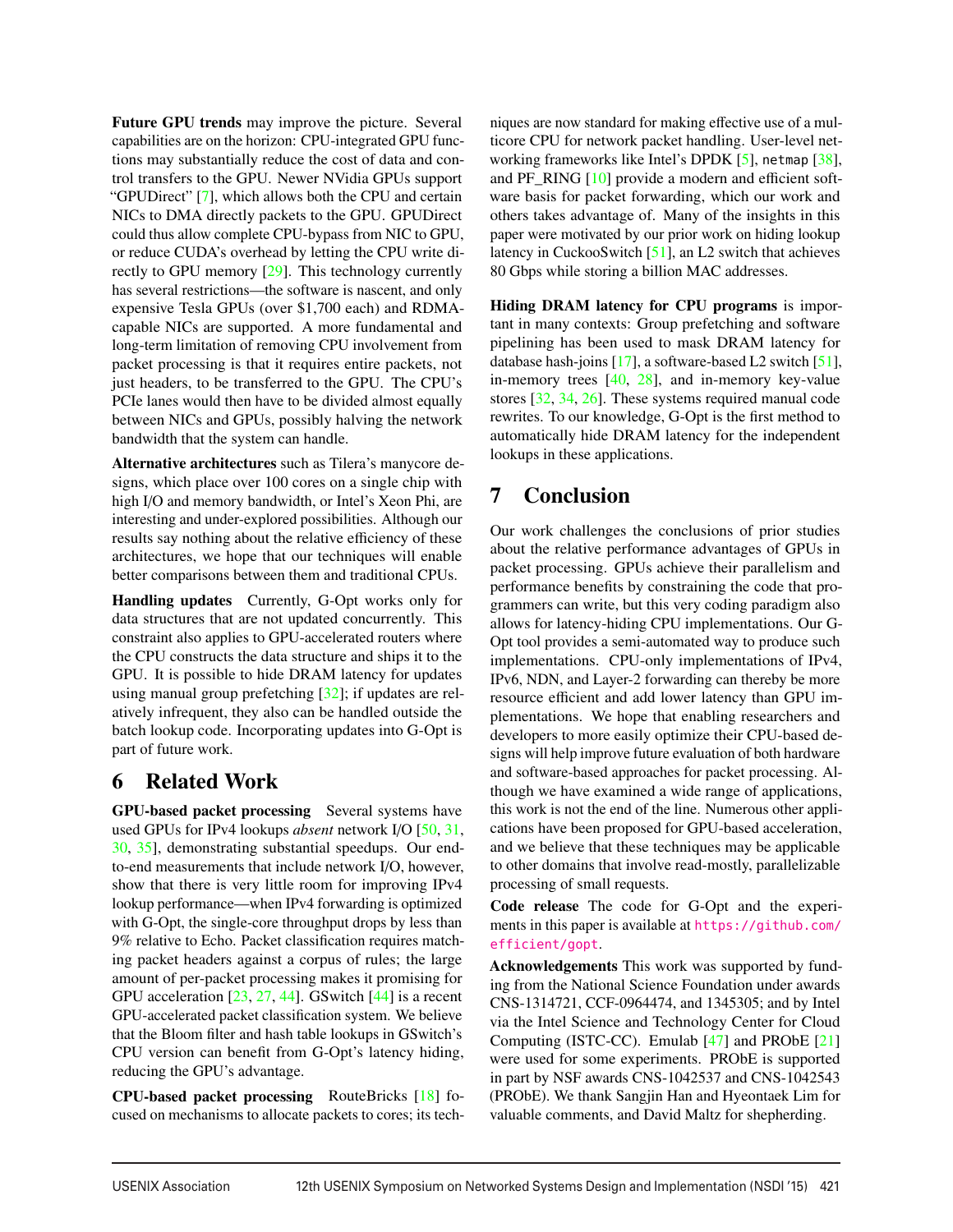# References

- [1] High-Performance Packet Processing Solutions for Intel Architecture Platforms. http: //www.lannerinc.com/downloads/campaigns/LIDS/ 05-LIDS-Presentation-Charlie-Ashton-6WIND. pdf.
- [2] ANTLR. http://www.antlr.org.
- [3] NVIDIA CUDA. http://www.nvidia.com/object/ cuda\_home\_new.html.
- [4] CityHash. https://code.google.com/p/cityhash/.
- [5] Intel DPDK: Data Plane Development Kit. http://dpdk. org.
- [6] Intel Xeon Processor E5-2680 v3. http: //ark.intel.com/products/81908/ Intel-Xeon-Processor-E5-2680-v3-30M-Cache-2\_ 50-GHz.
- [7] NVIDIA GPUDirect. https://developer.nvidia. com/gpudirect.
- [8] Intel's SPMD Program Compiler. https://ispc.github. io.
- [9] Performance Application Programming Interface (PAPI). http://icl.cs.utk.edu/papi/.
- [10] PF\_RING: High-speed packet capture, filtering and analysis. http://www.ntop.org/products/pf\_ring/.
- [11] DARPA Intrusion Detection Data Sets, . http: //www.ll.mit.edu/mission/communications/cyber/ CSTcorpora/ideval/data/.
- [12] NetFPGA, . http://yuba.stanford.edu/NetFPGA/.
- [13] Open vSwitch, . http://www.openvswitch.org.
- [14] University of Oregon Route Views Project, . http://www. routeviews.org.
- [15] A. V. Aho and M. J. Corasick. Efficient String Matching: An Aid to Bibliographic Search. *Commun. ACM*, June 1975.
- [16] J.-P. Aumasson and D. J. Bernstein. SipHash: a fast shortinput PRF. In *INDOCRYPT*, 2012.
- [17] S. Chen, A. Ailamaki, P. B. Gibbons, and T. C. Mowry. Improving Hash Join Performance Through Prefetching. *ACM Trans. Database Syst. 2007*.
- [18] M. Dobrescu, N. Egi, K. Argyraki, B.-G. Chun, K. Fall, G. Iannaccone, A. Knies, M. Manesh, and S. Ratnasamy. RouteBricks: Exploiting Parallelism to Scale Software Routers. In *SOSP 2009*.
- [19] B. Fan, D. G. Andersen, and M. Kaminsky. MemC3: Compact and Concurrent MemCache with Dumber Caching and Smarter Hashing. In *NSDI*, 2013.
- [20] R. Gandhi, H. H. Liu, Y. C. Hu, G. Lu, J. Padhye, L. Yuan, and M. Zhang. Duet: Cloud Scale Load Balancing with Hardware and Software. In *SIGCOMM 2014*.
- [21] G. Gibson, G. Grider, A. Jacobson, and W. Lloyd. PRObE: A Thousand-Node Experimental Cluster for Computer Systems Research.
- [22] P. Gupta, S. Lin, and M. Nick. Routing Lookups in Hardware at Memory Access Speeds. In *INFOCOM 1998*.
- [23] S. Han, K. Jang, K. Park, and S. Moon. PacketShader: A GPU-accelerated Software Router. In *SIGCOMM 2010*.
- [24] M. A. Jamshed, J. Lee, S. Moon, I. Yun, D. Kim, S. Lee, Y. Yi, and K. Park. Kargus: A Highly-scalable Softwarebased Intrusion Detection System. In *CCS 2012*.
- [25] K. Jang, S. Han, S. Han, S. Moon, and K. Park. SSLShader: Cheap SSL Acceleration with Commodity Processors. In *NSDI 2011*.
- [26] A. Kalia, M. Kaminsky, and D. G. Andersen. Using RDMA Efficiently for Key-value Services. In *SIGCOMM*, 2014.
- [27] K. Kang and Y. S. Deng. Scalable Packet Classification via GPU Metaprogramming. In *DATE*, 2011.
- [28] C. Kim, J. Chhugani, N. Satish, E. Sedlar, A. D. Nguyen, T. Kaldewey, V. W. Lee, S. A. Brandt, and P. Dubey. Designing Fast Architecture-sensitive Tree Search on Modern Multicore/Many-core Processors. *ACM TODS 2011*, .
- [29] S. Kim, S. Huh, X. Zhang, Y. Hu, A. Wated, E. Witchel, and M. Silberstein. GPUnet: Networking Abstractions for GPU Programs. In *OSDI 2014*, .
- [30] T. Li, H. Chu, and P. Wang. IP Address Lookup Using GPU. In *HPSR*, 2013.
- [31] Y. Li, D. Zhang, A. X. Liu, and J. Zheng. GAMT: A Fast and Scalable IP Lookup Engine for GPU-based Software Routers. In *ANCS 2013*.
- [32] H. Lim, D. Han, D. G. Andersen, and M. Kaminsky. MICA: A Holistic Approach to Fast In-Memory Key-Value Storage. In *USENIX NSDI*, 2014.
- [33] D. Lustig and M. Martonosi. Reducing GPU Offload Latency via Fine-grained CPU-GPU Synchronization. In *HPCA 2013*.
- [34] Y. Mao, C. Cutler, and R. Morris. Optimizing RAMlatency Dominated Applications. In *APSys 2013*.
- [35] S. Mu, X. Zhang, N. Zhang, J. Lu, Y. S. Deng, and S. Zhang. IP Routing Processing with Graphic Processors. In *DATE*, 2010.
- [36] J. Nelson, B. Holt, B. Myers, P. Briggs, L. Ceze, S. Kahan, and M. Oskin. Grappa: A Latency-Tolerant Runtime for Large-Scale Irregular Applications. Technical Report UW-CSE-14-02-01, University of Washington.
- [37] R. Pagh and F. Rodler. Cuckoo Hashing. *Journal of Algorithms*, May 2004.
- [38] L. Rizzo. Netmap: A Novel Framework for Fast Packet I/O. In *USENIX ATC 2012*.
- [39] M. Roesch and S. Telecommunications. Snort -Lightweight Intrusion Detection for Networks. 1999.
- [40] J. Sewall, J. Chhugani, C. Kim, N. Satish, and P. Dubey. PALM: Parallel Architecture-Friendly Latch-Free Modifications to B+ Trees on Many-Core Processors. *PVLDB 2011*.
- [41] R. Smith, N. Goyal, J. Ormont, K. Sankaralingam, and C. Estan. Evaluating GPUs for Network Packet Signature Matching. In *ISPASS*, 2009.
- [42] Spirent. Spirent SPT-N11U. http://www.spirent. com/sitecore/content/Home/Ethernet\_Testing/